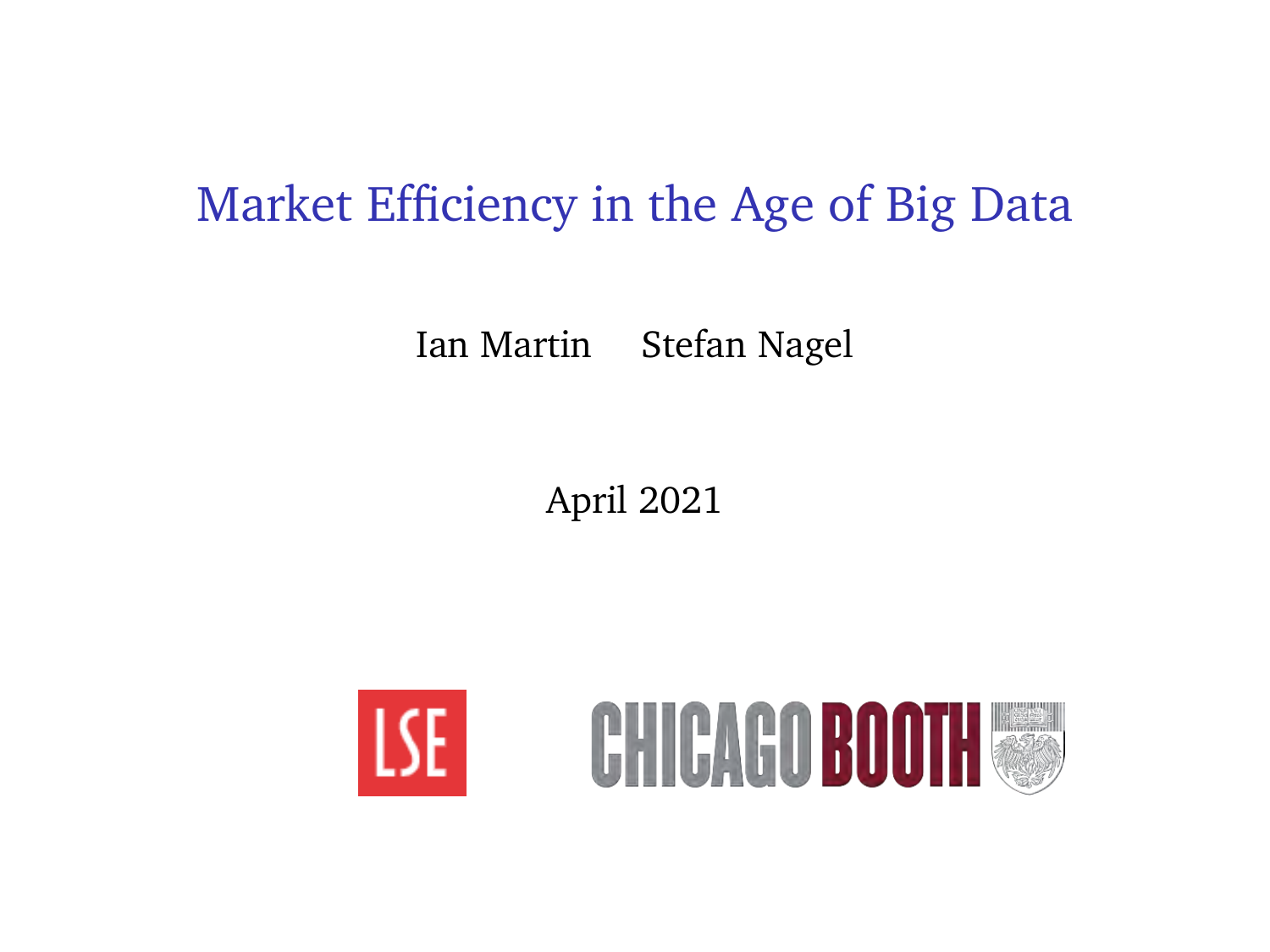# Investors' Big Data problem

- Investors face huge number of potential predictors
- $\bullet \mathbb{E}$  [return] = *f*(predictors) unknown: high-dimensional learning problem

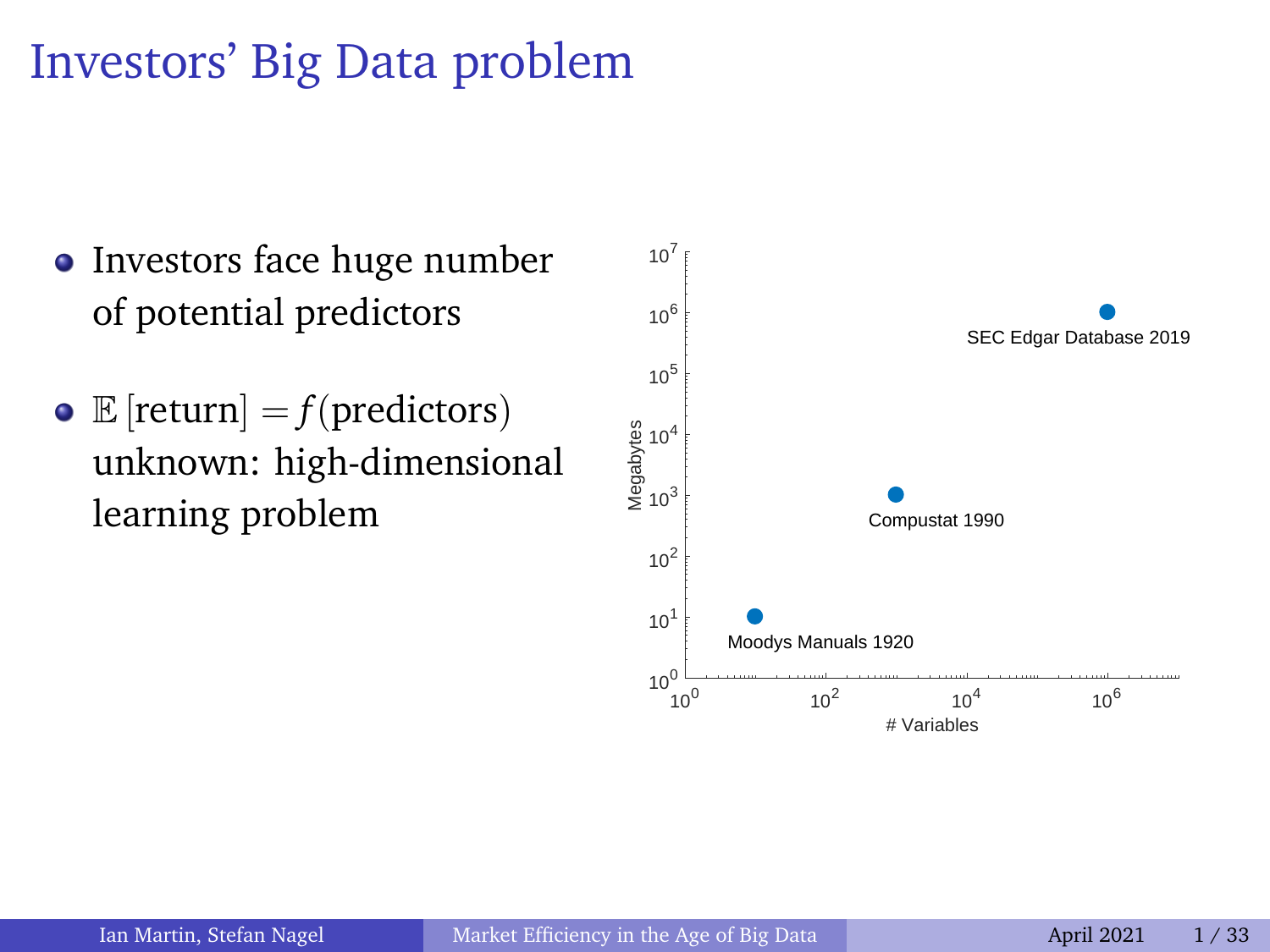# High-dimensional learning in asset pricing

- Standard approaches in asset pricing and market efficiency testing assume rational expectations (RE)
	- $\triangleright$  Assumes away learning problem: investors know  $f(\cdot)$  in  $\mathbb{E}$  [return] =  $f$ (predictors)
	- $\triangleright$  Motivates in-sample (IS) tests of "market efficiency": IS return predictability  $=$  risk premium/mispricing
- We show: when investors learn about  $f(\cdot)$  in big data setting, equilibrium asset prices exhibit in-sample predictability
- Combination of learning and big data provides clear motivation for (pseudo-)OOS testing which is lacking in RE framework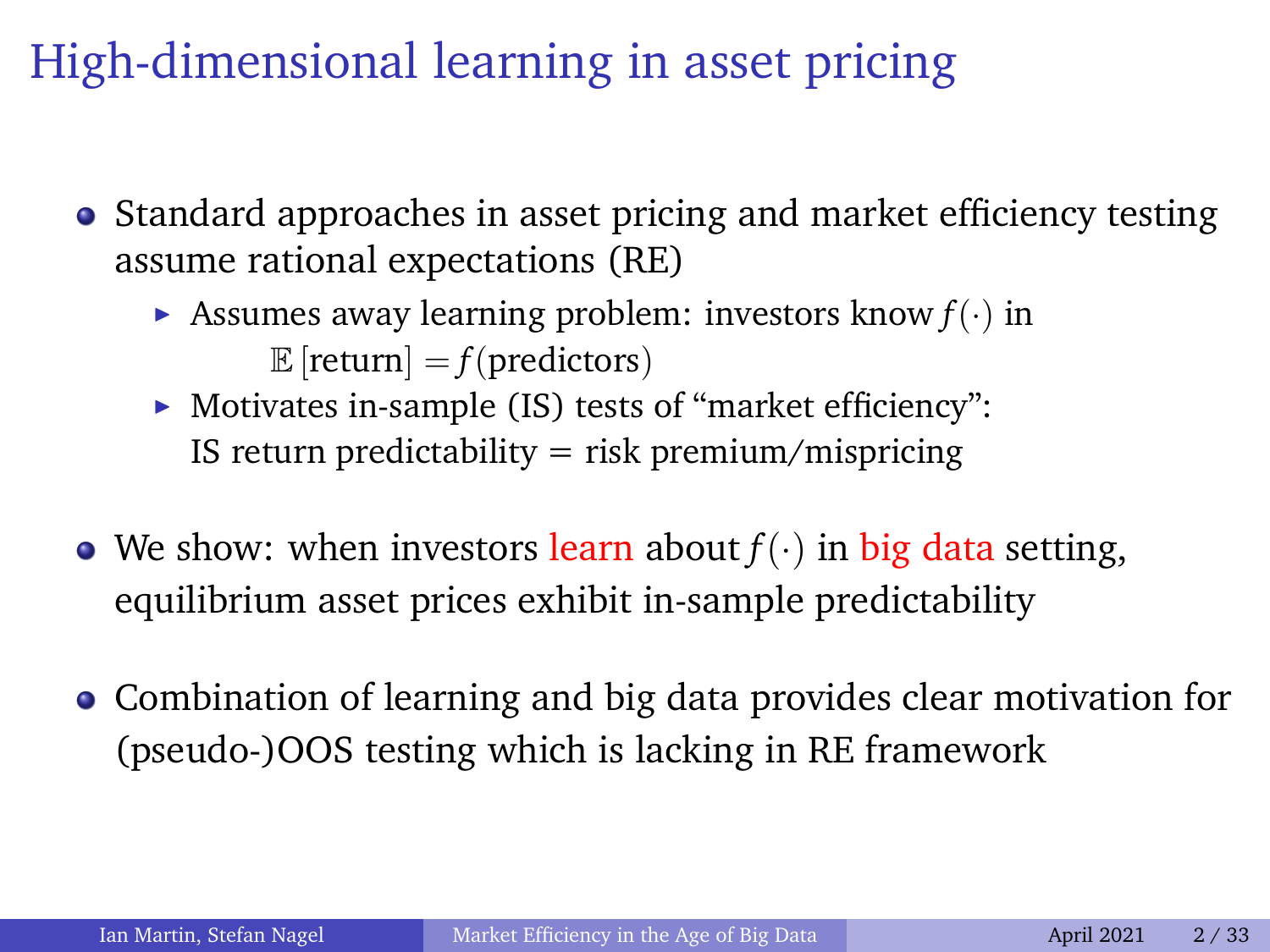# Market efficiency

- Fama (1970): A market is efficient if "prices fully reflect all available information"
- Joint hypothesis problem: your "risk premium" is my "pricing inefficiency"
- We make things simple by considering a risk-neutral world
- Then the joint hypothesis problem goes away... but standard tests of market efficiency break down even so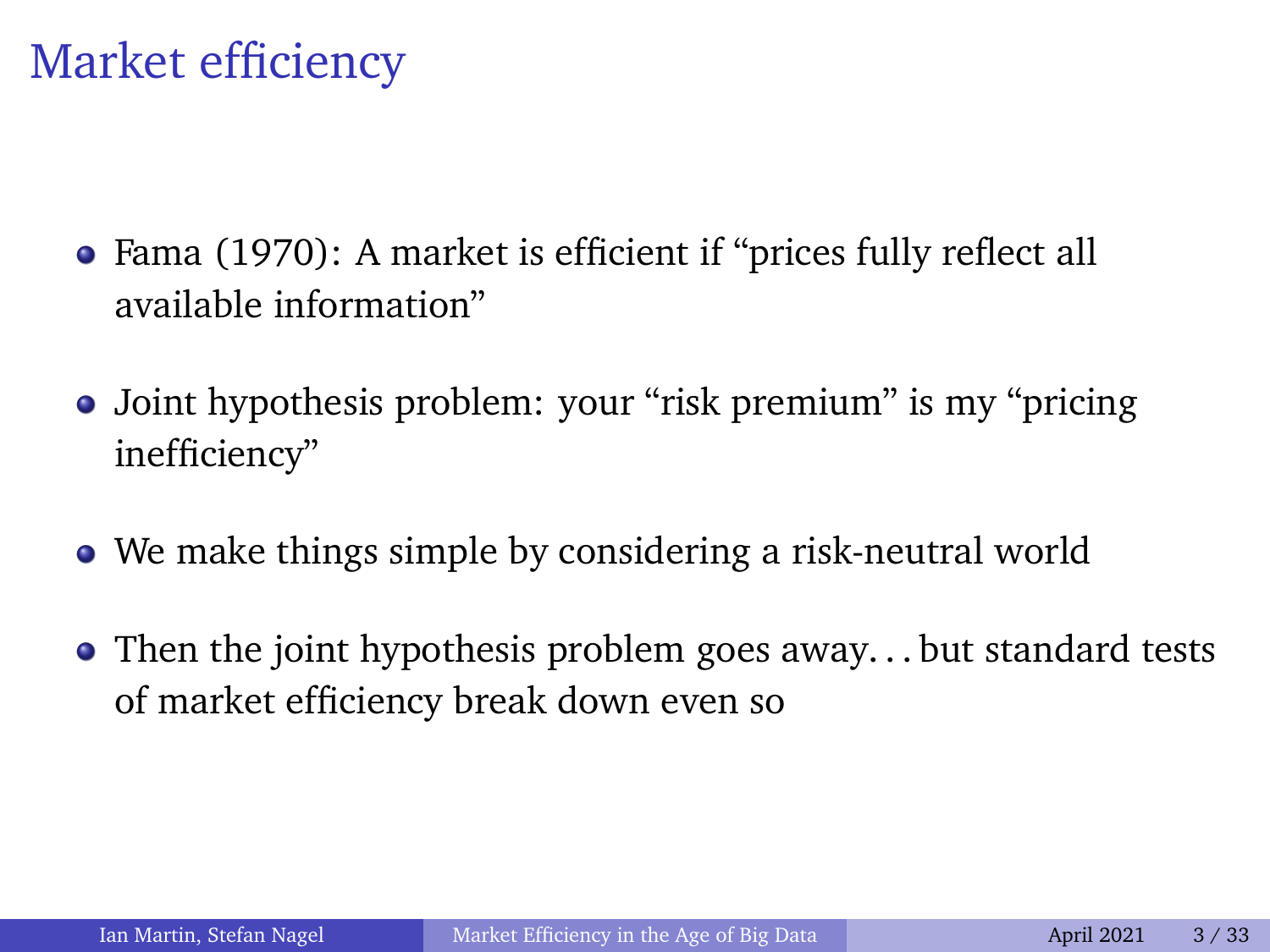### Roadmap

Two steps:

- **1** Investors learn about parameters of cash flow generating model and price assets accordingly
- <sup>2</sup> Econometrician analyzes equilibrium prices ex post using standard return predictability tests
	- $\blacktriangleright$  Properties of IS tests
	- $\blacktriangleright$  Properties of OOS tests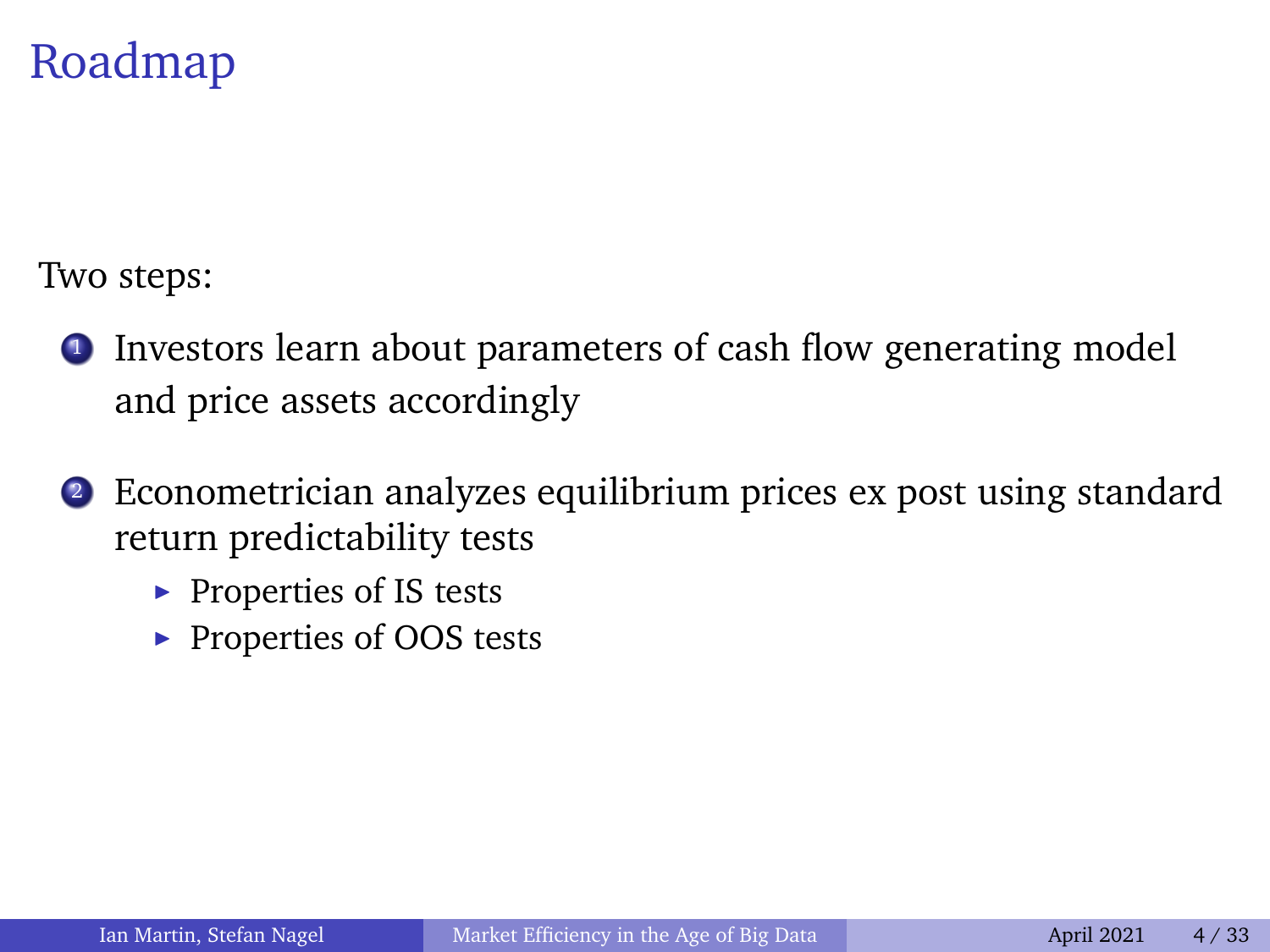### Setup

• *N* assets,  $N \times J$  scaled characteristics arranged into a matrix *X*, eg,

| Size <sub>AAPL</sub> | Leverage <sub>AAPI.</sub> | Liquidity <sub>AAPL</sub> | $\mathbf{z}$ , and $\mathbf{z}$ , and $\mathbf{z}$ | $CharJ_{APL}$                  |
|----------------------|---------------------------|---------------------------|----------------------------------------------------|--------------------------------|
| Size <sub>AMZN</sub> | Leverage <sub>AMZN</sub>  | Liquidity <sub>AMZN</sub> |                                                    | $\cdots$ CharJ <sub>AMZN</sub> |
| Size <sub>FB</sub>   | Leverage <sub>FR</sub>    | Liquidity <sub>FR</sub>   | $\cdots$                                           | $CharJ_{FB}$                   |
|                      |                           |                           |                                                    |                                |
| Size <sub>N</sub>    | Leverage $_N$             | Liquidity $_{N}$          | .                                                  | $CharJ_N$                      |

- Normally we think of many assets and a limited number of characteristics  $\implies$  fixed-*J*, large-*N* asymptotics
- This paper: many assets and many characteristics =⇒ large-*N and* large-*J* asymptotics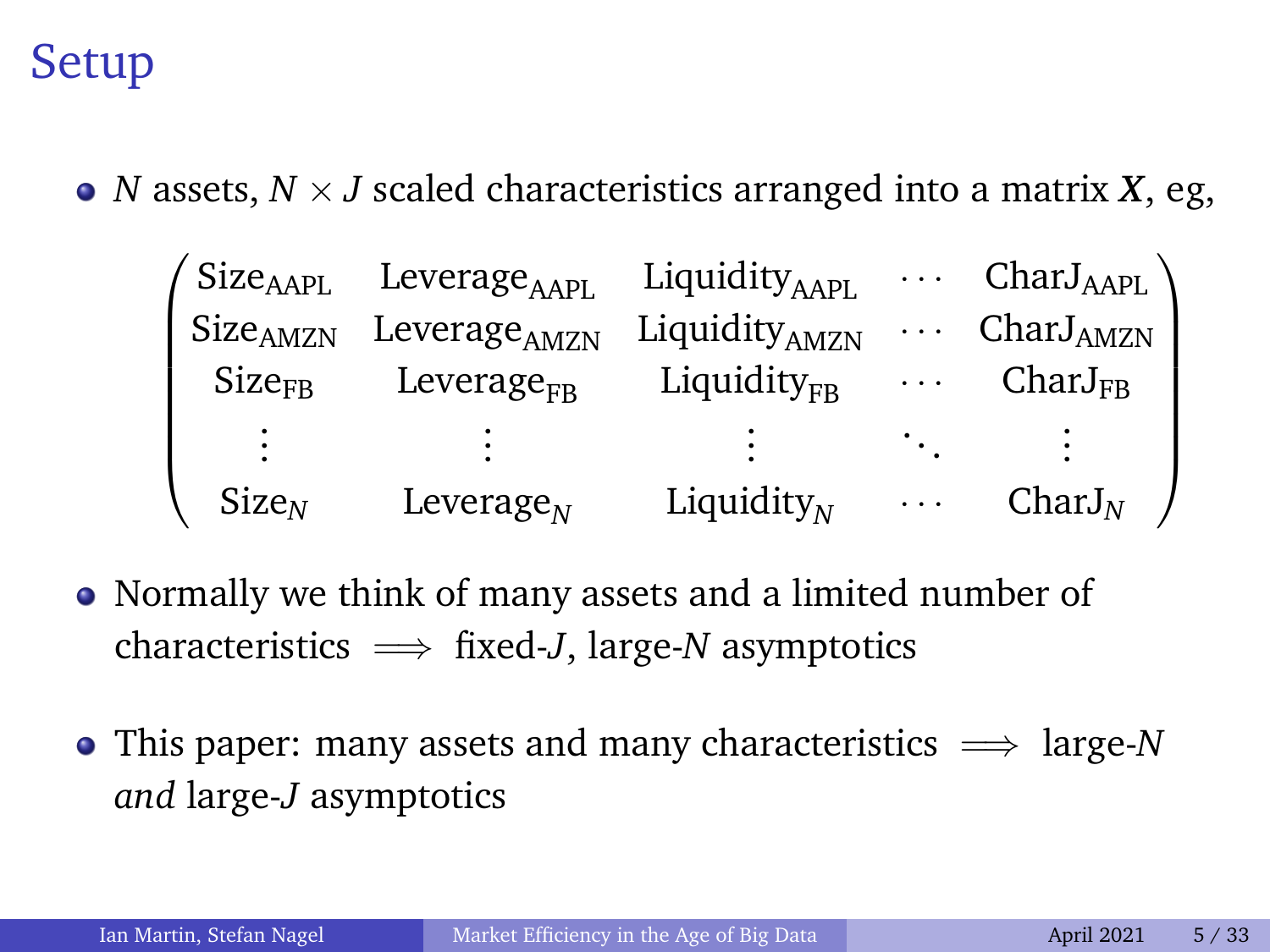

- Investors are homogeneous and risk-neutral; interest rate is zero
- Dividend strips:  $p_t$  = prices at *t* of claims to  $y_{t+1}$ 
	- $\triangleright$  Think: one period ≈ one decade
- Dividend growth ∆*y<sup>t</sup>* is predictable based on characteristics *X*:

$$
\Delta \mathbf{y}_{t+1} = \mathbf{X}\mathbf{g} + \mathbf{e}_{t+1}, \quad \mathbf{e}_{t+1} \sim N(\mathbf{0}, \mathbf{I})
$$

These assumptions are chosen to make life as simple as possible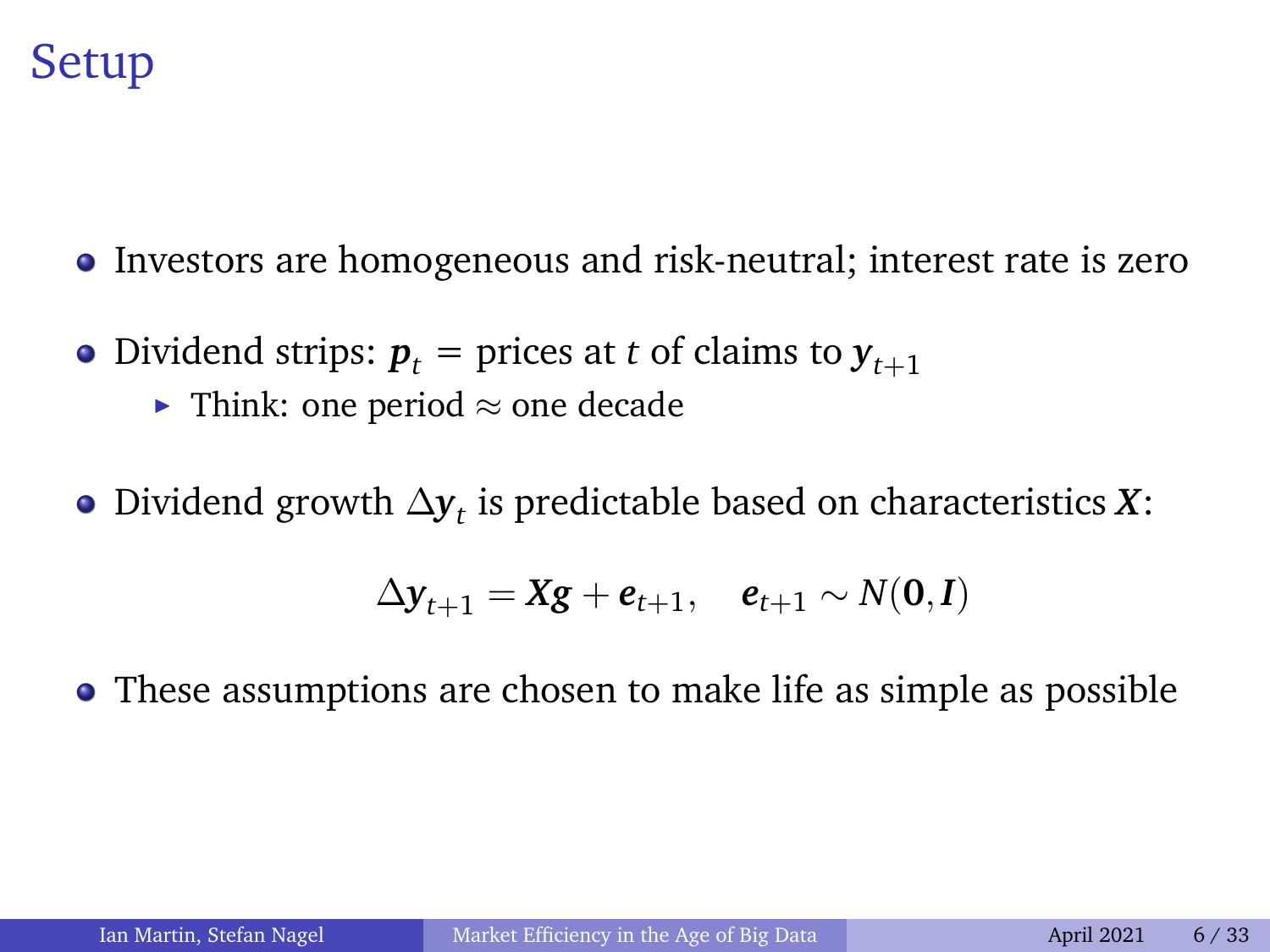### Setup

• Prices equal expected dividends

$$
\boldsymbol{p}_{t} = \mathbb{\tilde{E}}_{t} \boldsymbol{y}_{t+1} = \boldsymbol{y}_{t} + \mathbb{\tilde{E}}_{t} \Delta \boldsymbol{y}_{t+1} = \boldsymbol{y}_{t} + \mathbb{\tilde{E}}_{t} \left( \boldsymbol{X} \boldsymbol{g} + \boldsymbol{e}_{t+1} \right)
$$

- Encompasses a range of possible assumptions about expectations  $\mathbb{E}$
- Benchmarks to keep in mind...
	- ► Rational expectations: investors know **g**
	- $\triangleright$  OLS: regress past cashflow growth on *X* to estimate *g*
	- $\triangleright$  Random walk: give up on forecasting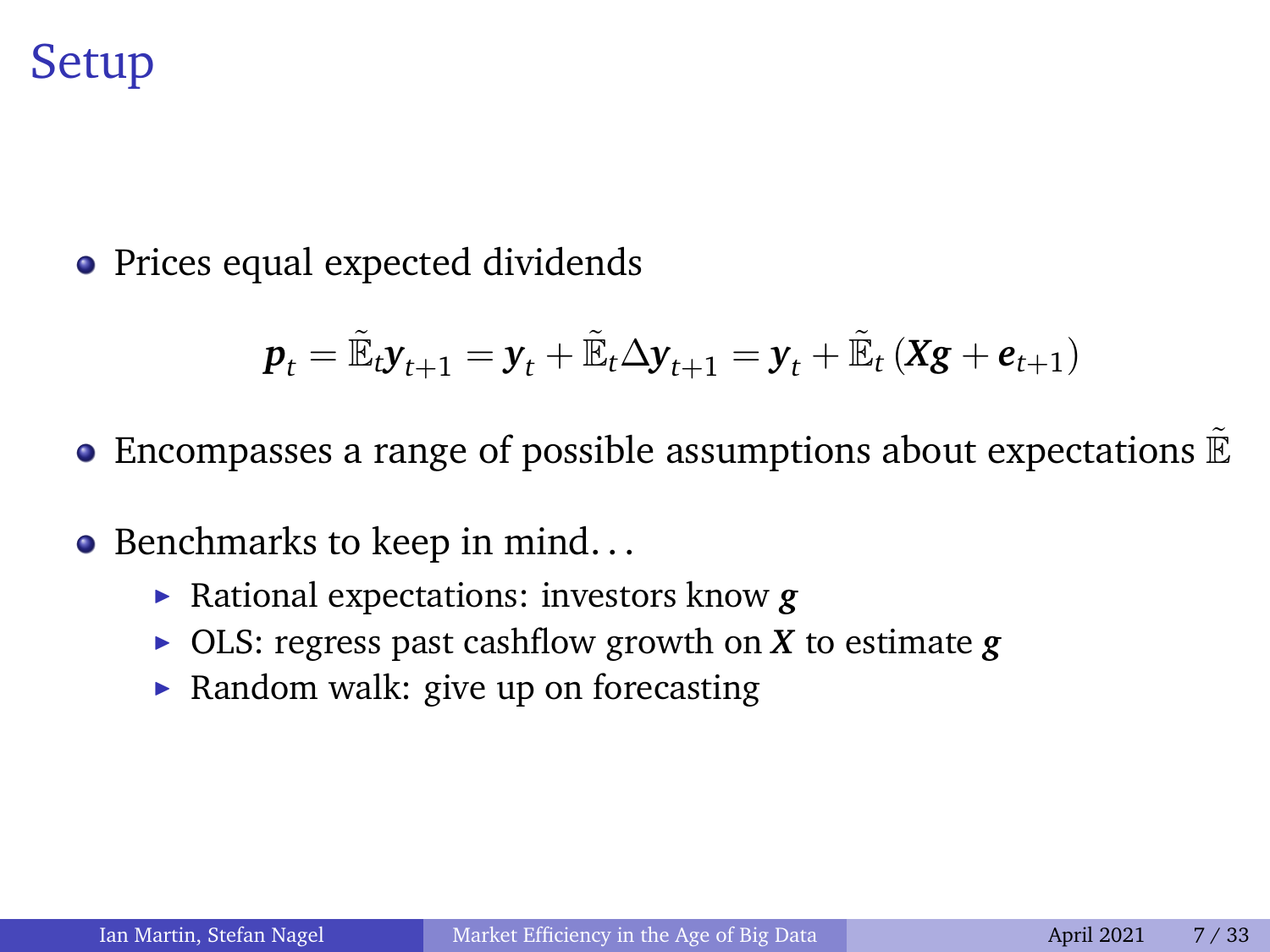Rational expectations: investors know *g*

• So 
$$
\mathbb{E}_t (Xg + e_{t+1}) = Xg
$$
 and  $p_t = y_t + Xg$ 

- Realized returns  $r_{t+1} = y_{t+1} p_t = e_{t+1}$
- This is the usual null hypothesis that underlies market efficiency tests, orthogonality conditions, Euler equations
- But it is implausible that investors know *g*, especially if *J* is large
- We focus on the case where investors must learn *g*
- Consider, first, two extreme possibilities...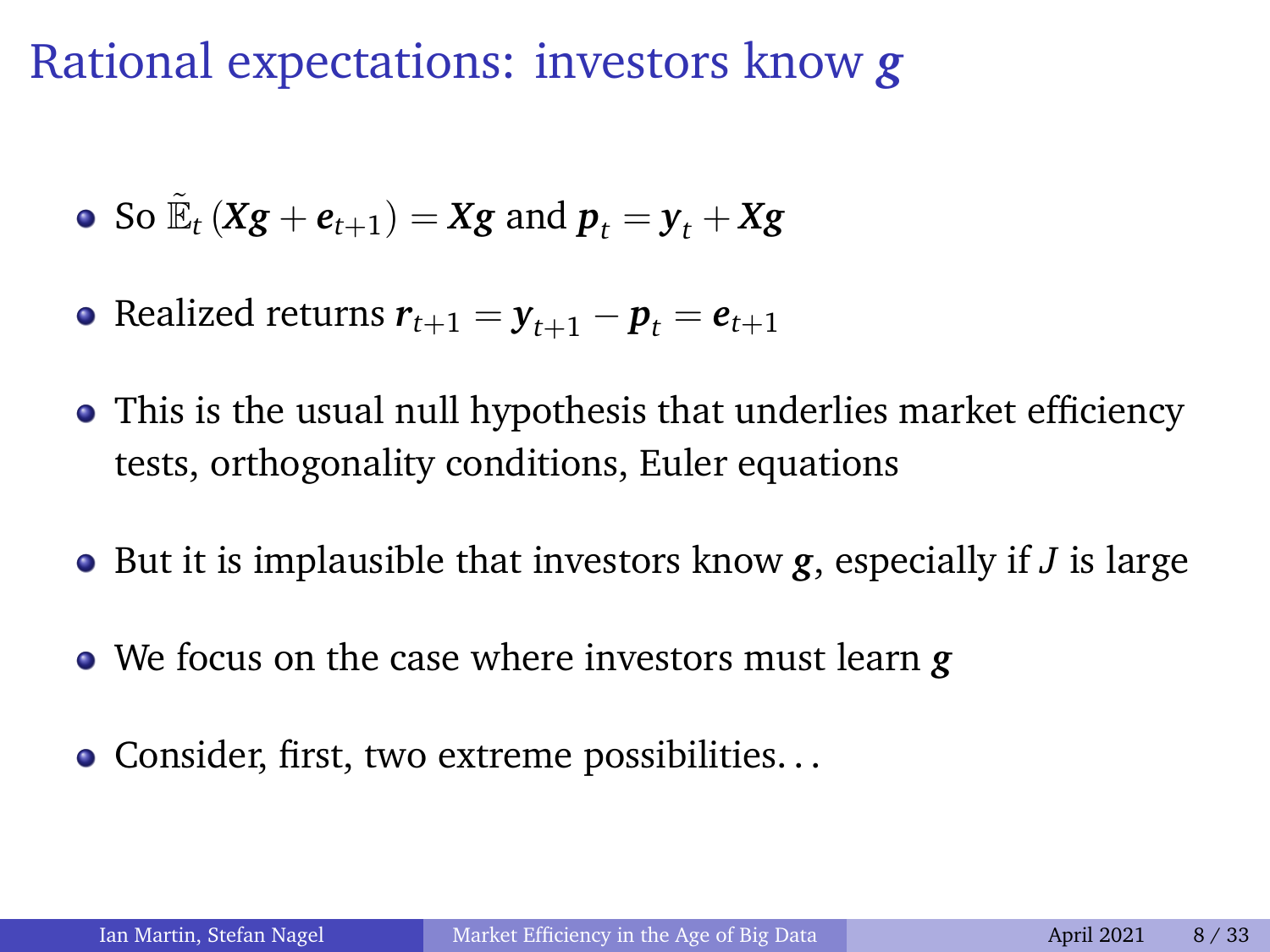# Unknown *g*: OLS with many predictors

- **•** Investors learn **g** by running OLS with as many predictors as assets,  $J = N$
- Regression of  $\Delta$  $\bm{y}_t$  on  $\bm{X}$  exactly fits  $\Delta \bm{y}_t$  in sample:  $\tilde{\mathbb{E}}_t\Delta \bm{y}_{t+1}=\Delta \bm{y}_t$
- Prices  $\boldsymbol{p}_t = \boldsymbol{y}_t + \Delta \boldsymbol{y}_t$  and returns  $\boldsymbol{r}_{t+1} = \Delta \boldsymbol{y}_{t+1} \Delta \boldsymbol{y}_t$
- Forecast MSE is var  $(e_{t+1} e_t)$ , i.e., twice the variance of  $e_{t+1}$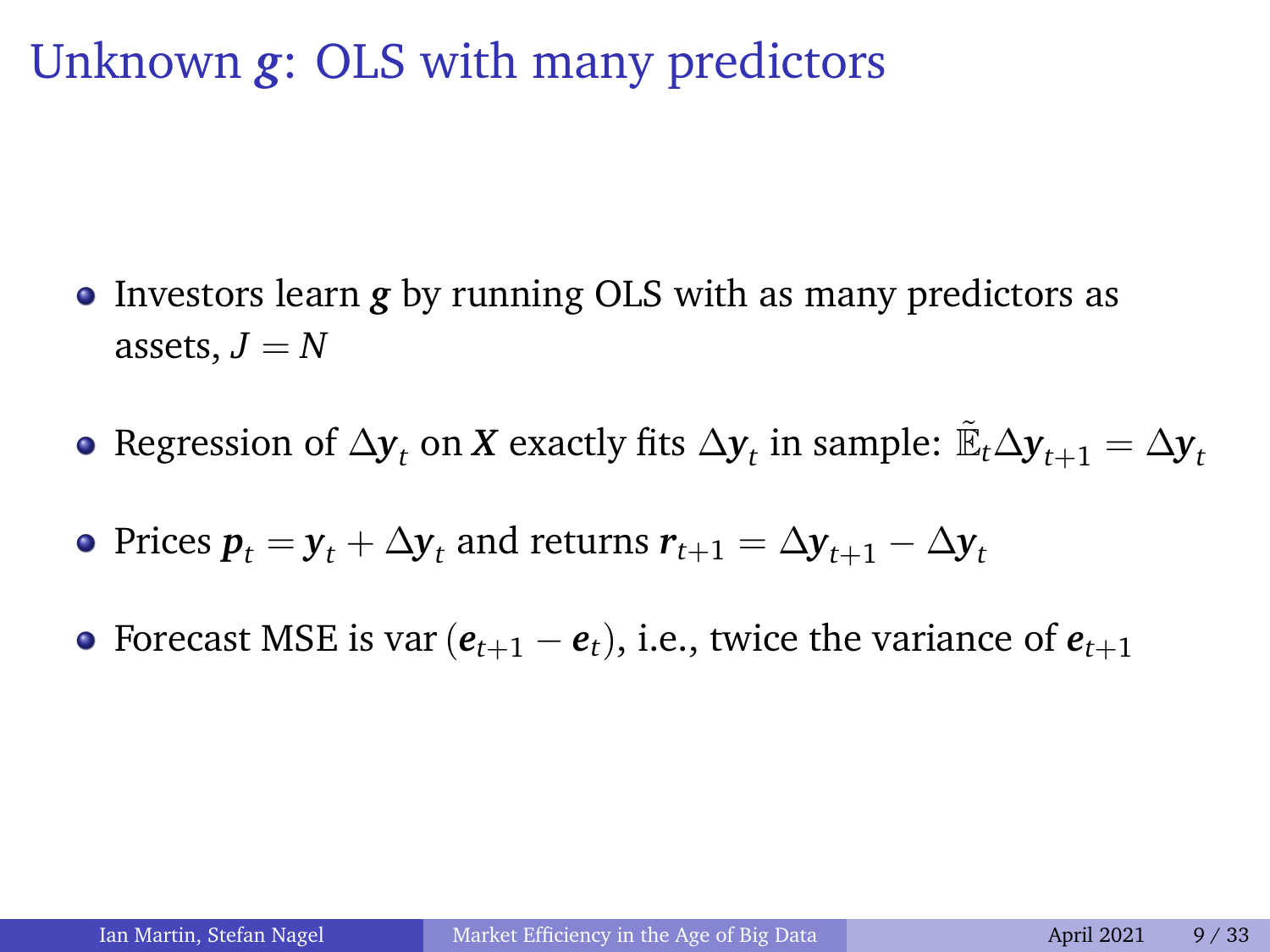### Unknown *g*: The random walk

- Completely give up on prediction:  $\mathbb{E}_t \Delta \mathbf{y}_{t+1} = \mathbf{0}$
- Prices  $\boldsymbol{p}_t = \boldsymbol{\mathsf{y}}_t$  and returns  $\boldsymbol{r}_{t+1} = \Delta \boldsymbol{\mathsf{y}}_{t+1}$
- Forecast MSE is var  $(Xg + e_{t+1})$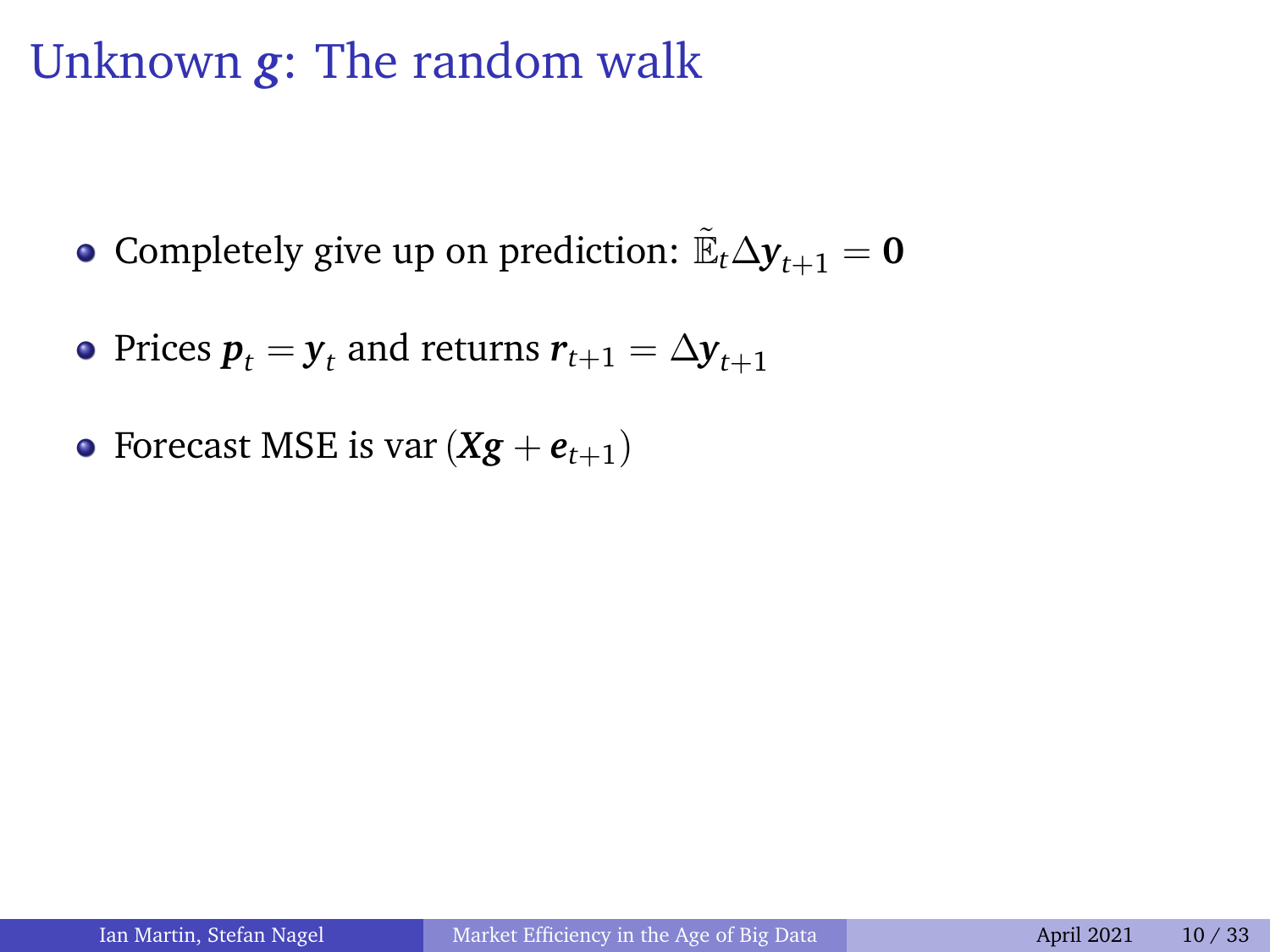### Unknown *g*: The random walk

Completely give up on prediction:  $\mathbb{E}_t \Delta \mathbf{y}_{t+1} = \mathbf{0}$ 

- Prices  $\boldsymbol{p}_t = \boldsymbol{\mathsf{y}}_t$  and returns  $\boldsymbol{r}_{t+1} = \Delta \boldsymbol{\mathsf{y}}_{t+1}$
- Forecast MSE is var  $(Xg + e_{t+1})$
- **•** If cash-flow growth is hard to predict—var  $Xg \ll \text{var }e_{t+1}$ —then the random walk forecast may outperform the OLS forecast

 $var(Xg + e_{t+1})$  ≪  $var(e_{t+1} - e_t)$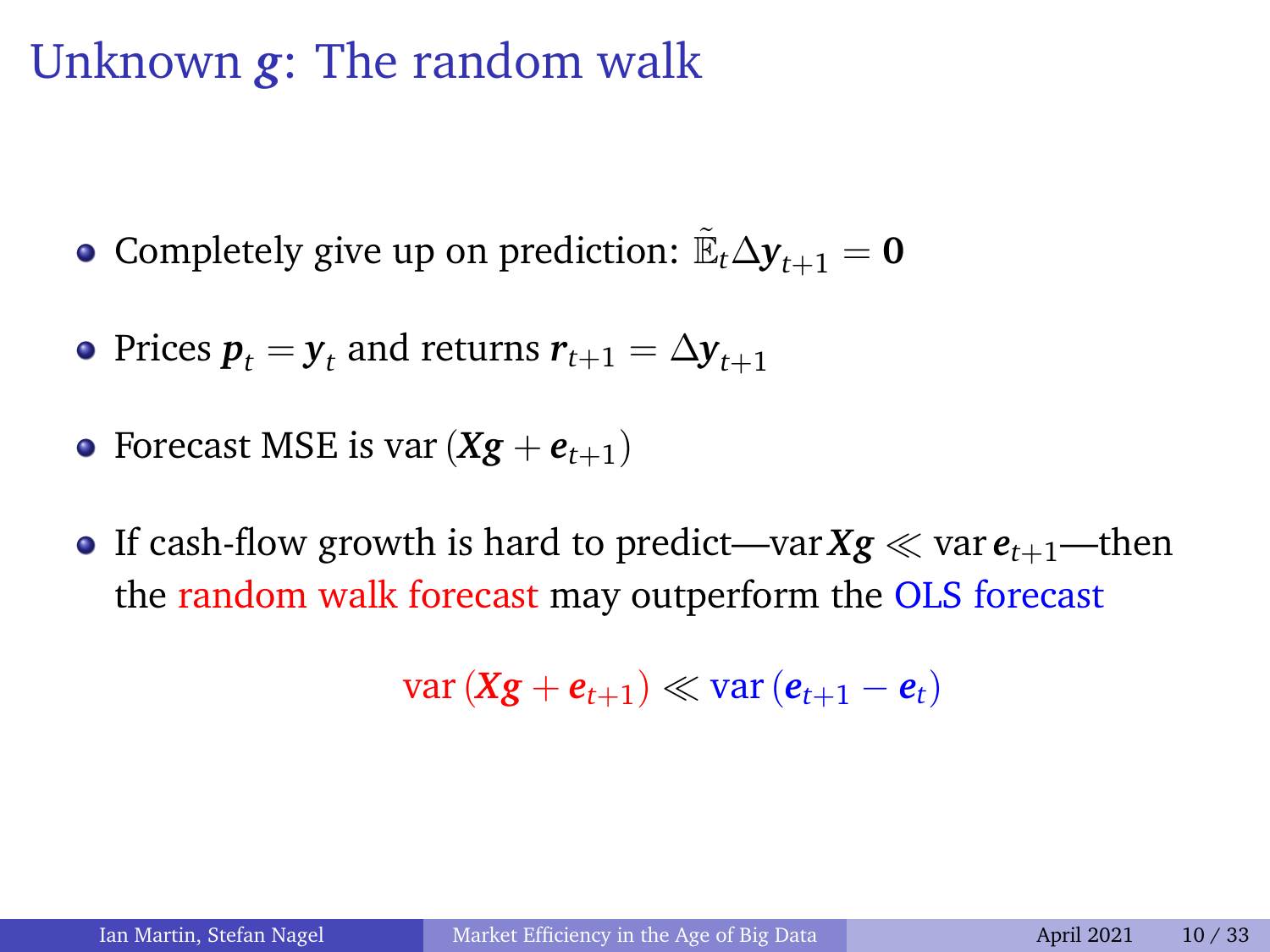Bayesian pricing framework: Prior beliefs

• Before seeing data, investors hold informed prior beliefs

$$
\mathbf{g} \sim N\left(\mathbf{0}, \frac{\theta}{J}\mathbf{I}\right), \qquad \theta > 0
$$

- **Proportionality of prior covariance matrix to**  $I$ **: can always rotate** and rescale *X* to make it hold
- $\triangleright$  Variance of the elements of **g** decline with *J*: ensures that variance of predictable cash flow growth does not explode when  $N, J \rightarrow \infty$
- Investors then learn about  $g$  by observing  $X$  and history  $\{\Delta y_{s}\}_{1}^{t}$ , summarized by sample average  $\overline{\Delta v}$ *t*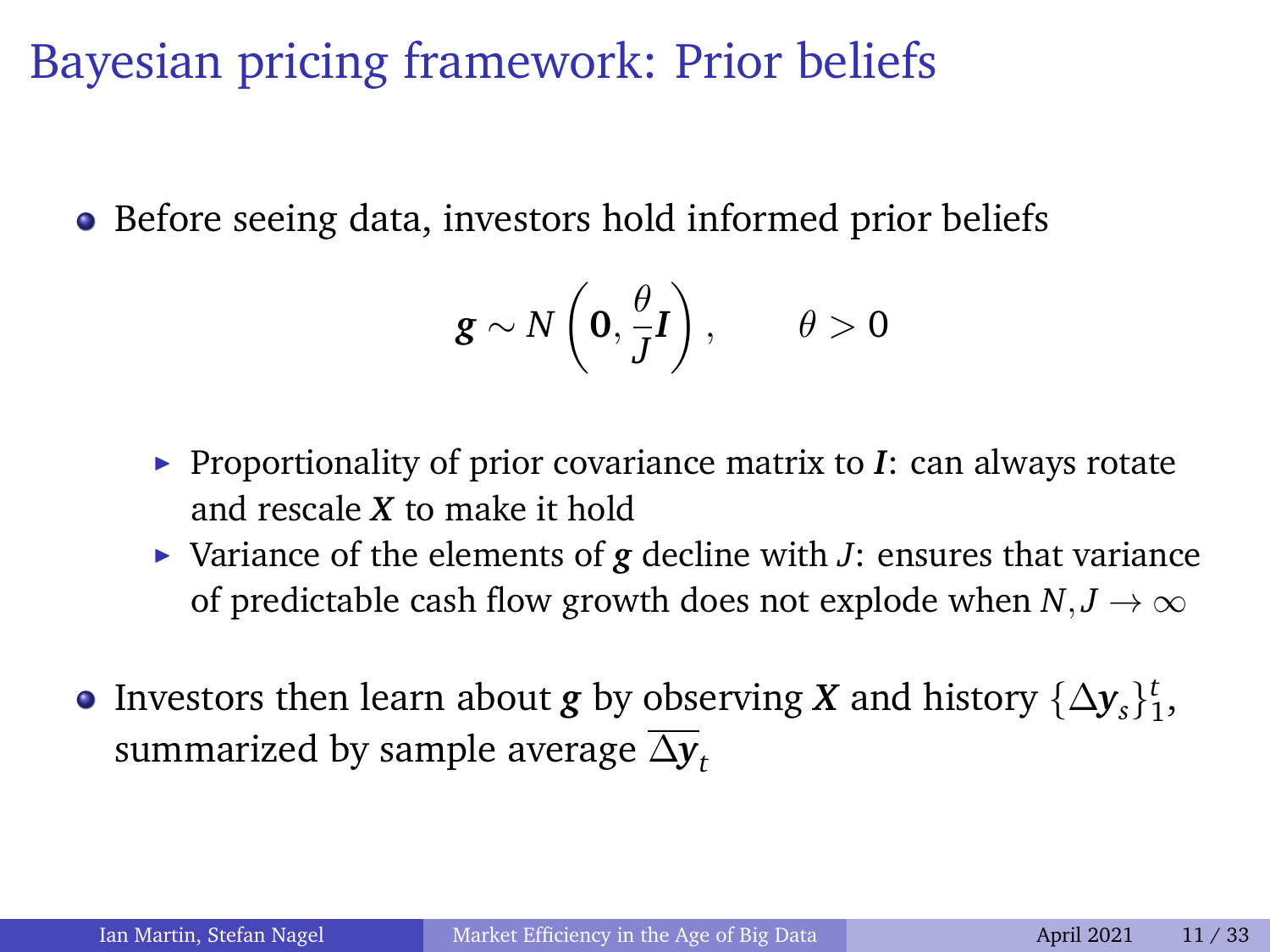• Posterior mean is a ridge regression estimator

$$
\tilde{\boldsymbol{g}}_t = \boldsymbol{\Gamma}_t (\boldsymbol{X}'\boldsymbol{X})^{-1} \boldsymbol{X}' \overline{\Delta \mathbf{y}}_t
$$

i.e., OLS estimator shrunk towards prior mean by the matrix

$$
\boldsymbol{\Gamma}_{t}=\boldsymbol{Q}\left(\boldsymbol{I}+\frac{J}{N\theta t}\boldsymbol{\Lambda}^{-1}\right)^{-1}\boldsymbol{Q}'
$$

where  $Q$ ,  $\Lambda$  come from PC decomposition  $\frac{1}{N}X'X = Q\Lambda Q'$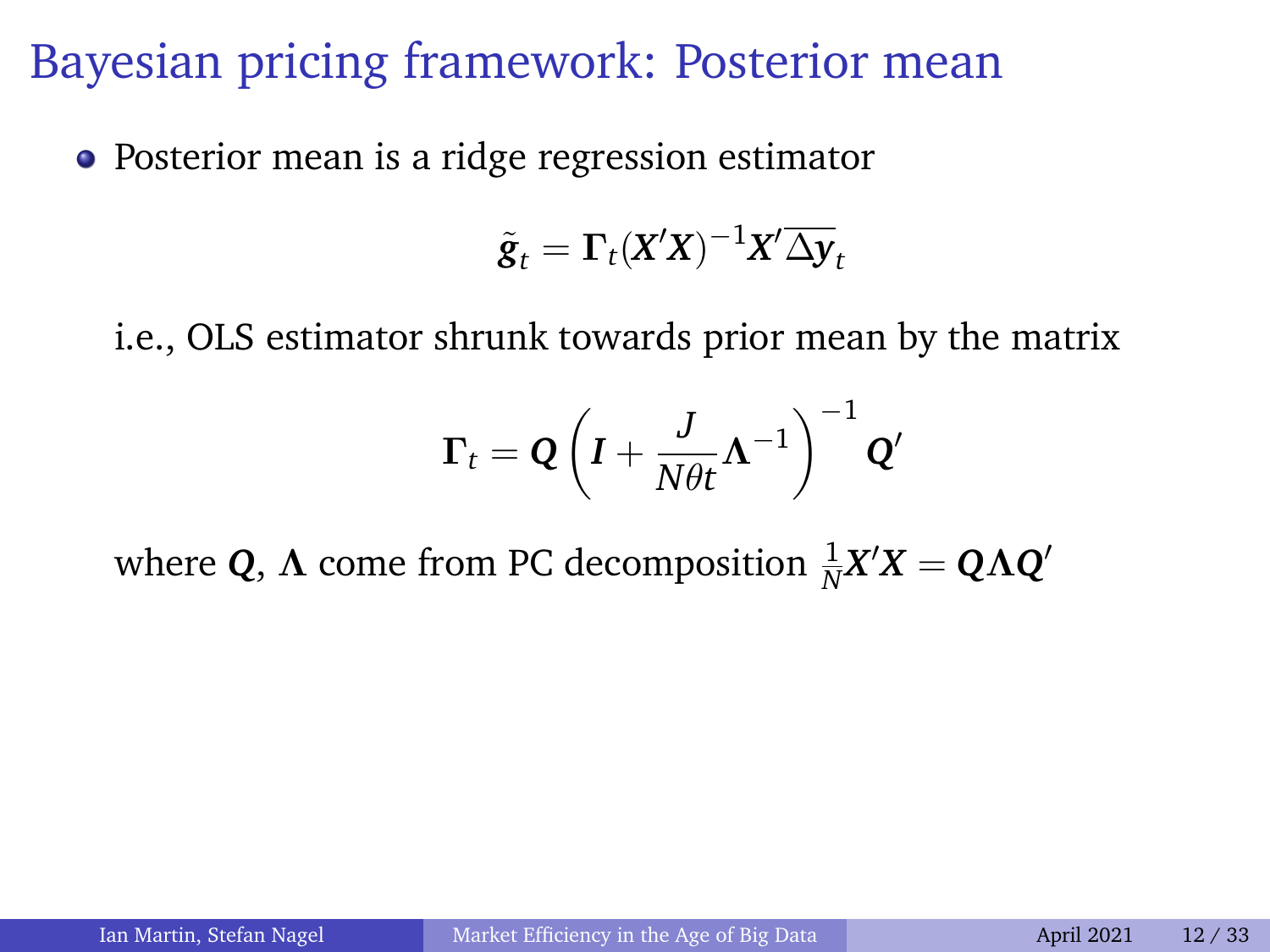• Posterior mean is a ridge regression estimator

$$
\tilde{\boldsymbol{g}}_t = \boldsymbol{\Gamma}_t (\boldsymbol{X}'\boldsymbol{X})^{-1} \boldsymbol{X}' \overline{\Delta \mathbf{y}}_t
$$

i.e., OLS estimator shrunk towards prior mean by the matrix

$$
\Gamma_t = \mathbf{Q} \left( I + \frac{J}{N \theta t} \mathbf{\Lambda}^{-1} \right)^{-1} \mathbf{Q}'
$$

where  $Q$ ,  $\Lambda$  come from PC decomposition  $\frac{1}{N}X'X = Q\Lambda Q'$ 

#### • Shrinkage strong

 $\rightarrow$  if *t* small (short time dimension)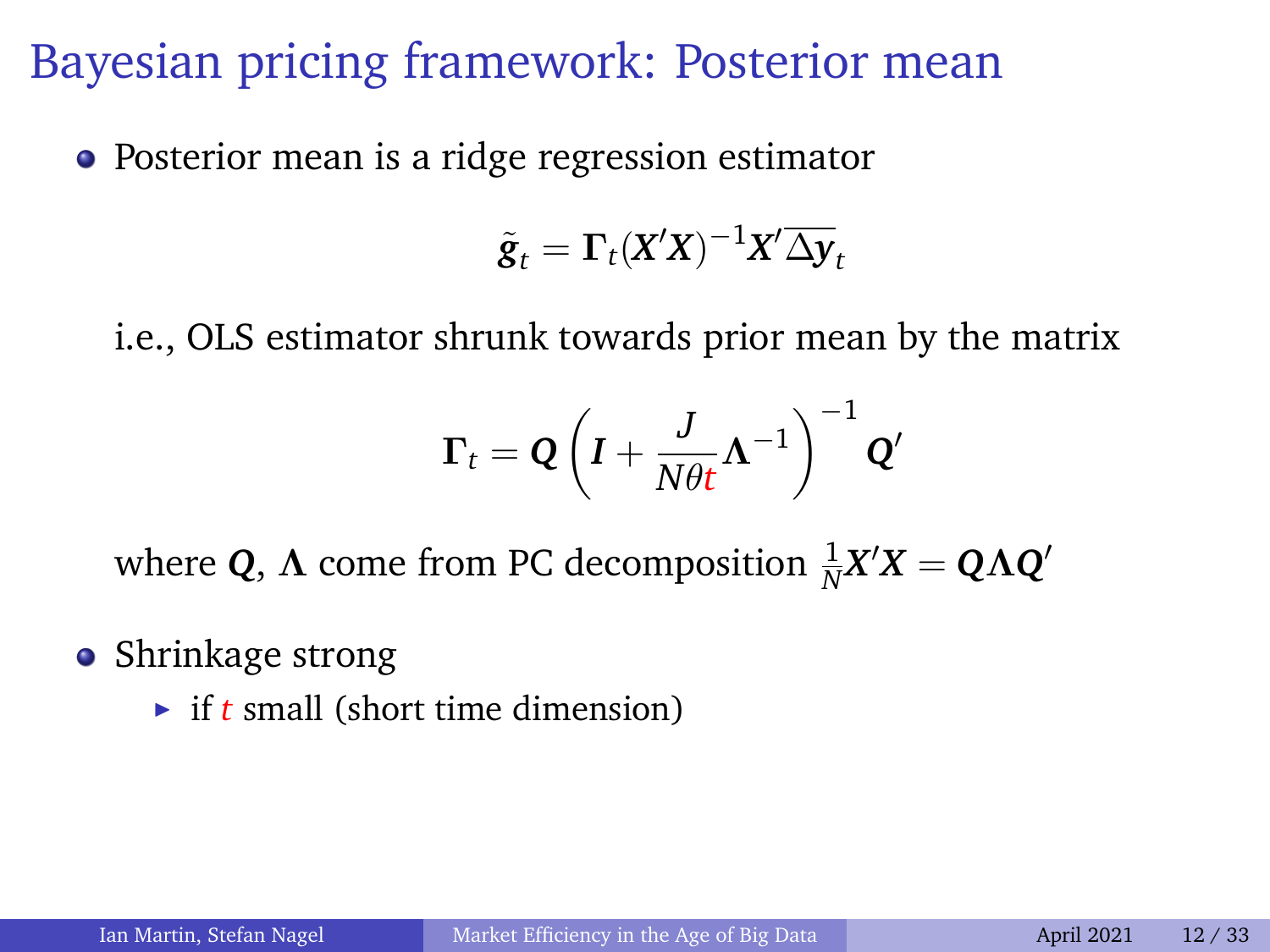• Posterior mean is a ridge regression estimator

$$
\tilde{\mathbf{g}}_t = \mathbf{\Gamma}_t (\mathbf{X}'\mathbf{X})^{-1} \mathbf{X}' \overline{\Delta \mathbf{y}}_t
$$

i.e., OLS estimator shrunk towards prior mean by the matrix

$$
\Gamma_t = \mathbf{Q}\left(\boldsymbol{I} + \frac{J}{N\theta t}\boldsymbol{\Lambda}^{-1}\right)^{-1}\mathbf{Q}'
$$

where  $Q$ ,  $\Lambda$  come from PC decomposition  $\frac{1}{N}X'X = Q\Lambda Q'$ 

#### • Shrinkage strong

- $\triangleright$  if *t* small (short time dimension)
- $\triangleright$  if  $\theta$  small (prior tightly concentrated around zero)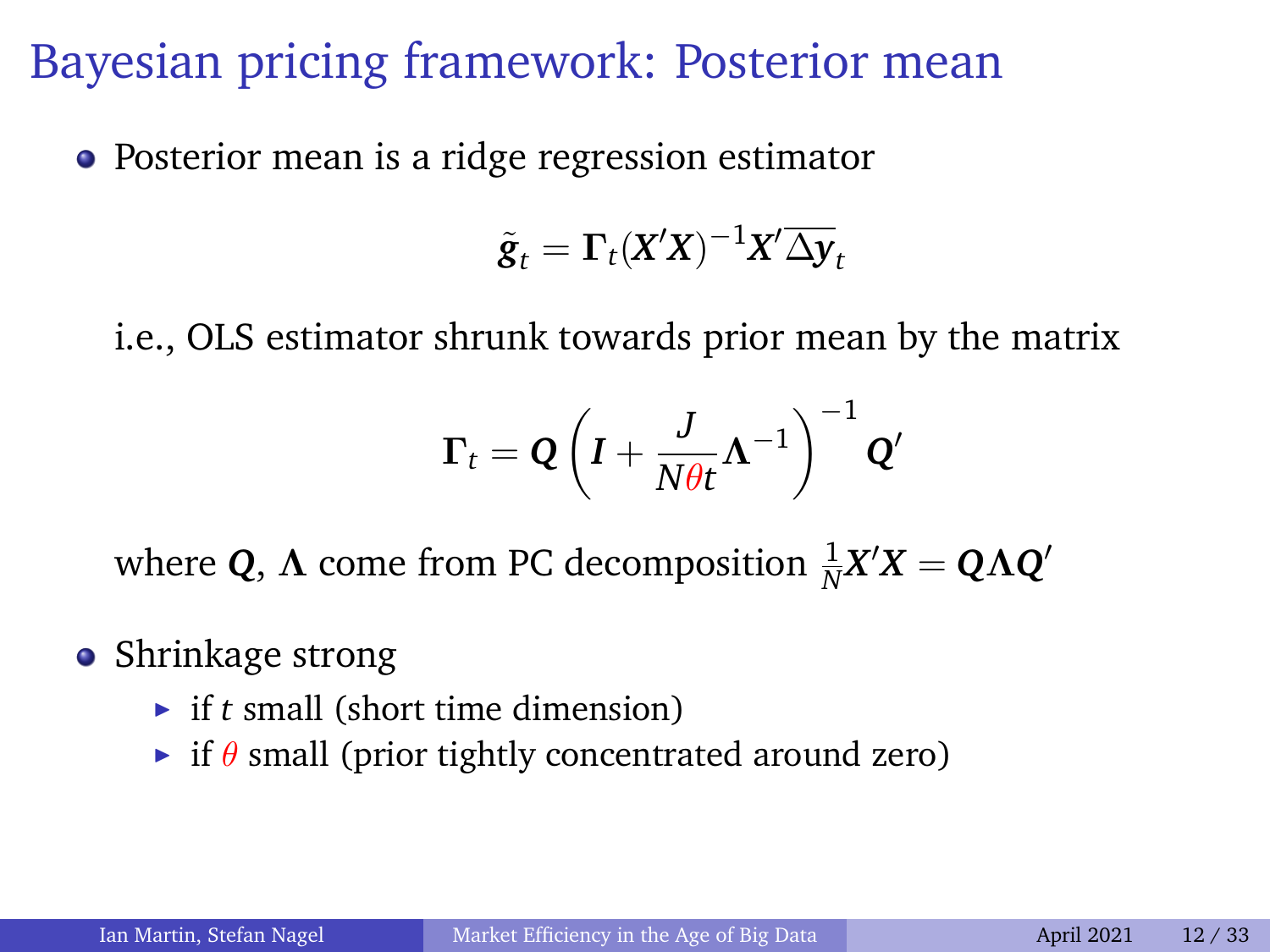• Posterior mean is a ridge regression estimator

$$
\tilde{\mathbf{g}}_t = \mathbf{\Gamma}_t (\mathbf{X}'\mathbf{X})^{-1} \mathbf{X}' \overline{\Delta \mathbf{y}}_t
$$

i.e., OLS estimator shrunk towards prior mean by the matrix

$$
\Gamma_t = \mathbf{Q} \left( \mathbf{I} + \frac{J}{N \theta t} \mathbf{\Lambda}^{-1} \right)^{-1} \mathbf{Q}'
$$

where  $Q$ ,  $\Lambda$  come from PC decomposition  $\frac{1}{N}X'X = Q\Lambda Q'$ 

#### • Shrinkage strong

- $\triangleright$  if *t* small (short time dimension)
- $\triangleright$  if  $\theta$  small (prior tightly concentrated around zero)
- $\triangleright$  if *J*/*N* is large (many predictors)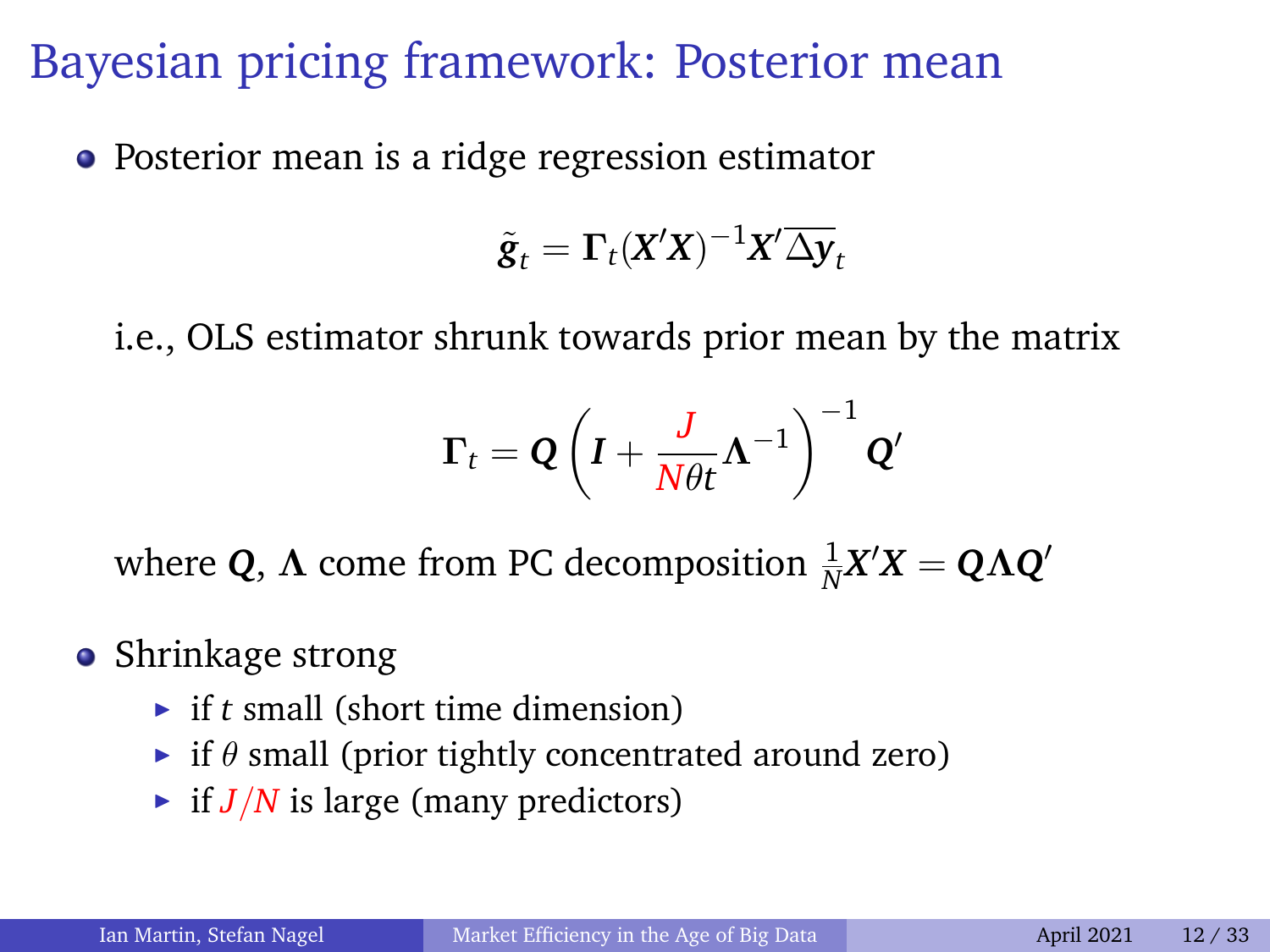• Posterior mean is a ridge regression estimator

$$
\tilde{\mathbf{g}}_t = \mathbf{\Gamma}_t (\mathbf{X}'\mathbf{X})^{-1} \mathbf{X}' \overline{\Delta \mathbf{y}}_t
$$

i.e., OLS estimator shrunk towards prior mean by the matrix

$$
\Gamma_t = \mathbf{Q} \left( I + \frac{J}{N \theta t} \mathbf{\Lambda}^{-1} \right)^{-1} \mathbf{Q}'
$$

where  $Q$ ,  $\Lambda$  come from PC decomposition  $\frac{1}{N}X'X = Q\Lambda Q'$ 

#### • Shrinkage strong

- $\triangleright$  if *t* small (short time dimension)
- $\triangleright$  if  $\theta$  small (prior tightly concentrated around zero)
- $\blacktriangleright$  if *J*/*N* is large (many predictors)
- $\triangleright$  along unimportant principal components of *X* (small eigenvalues)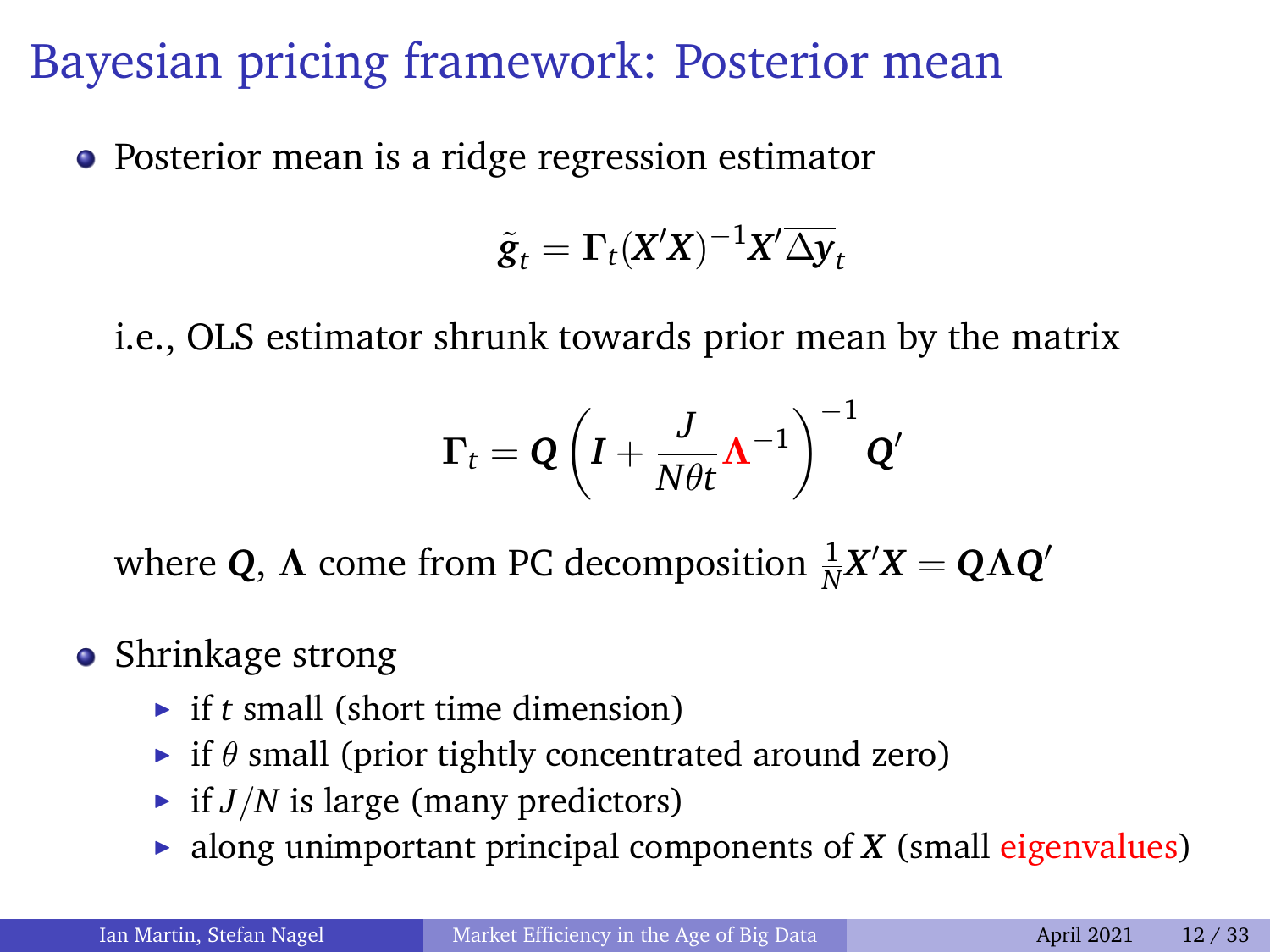#### Proposition

*With assets priced based on g*˜*<sup>t</sup> , realized returns are*

$$
r_{t+1} = y_{t+1} - p_t = X(I - \Gamma_t)g - XY_t(X'X)^{-1}X'\bar{e}_t + e_{t+1}
$$

*where*  $\bar{\bm{e}}_t = \frac{1}{t}$  $\frac{1}{t} \sum_{s=1}^t e_s$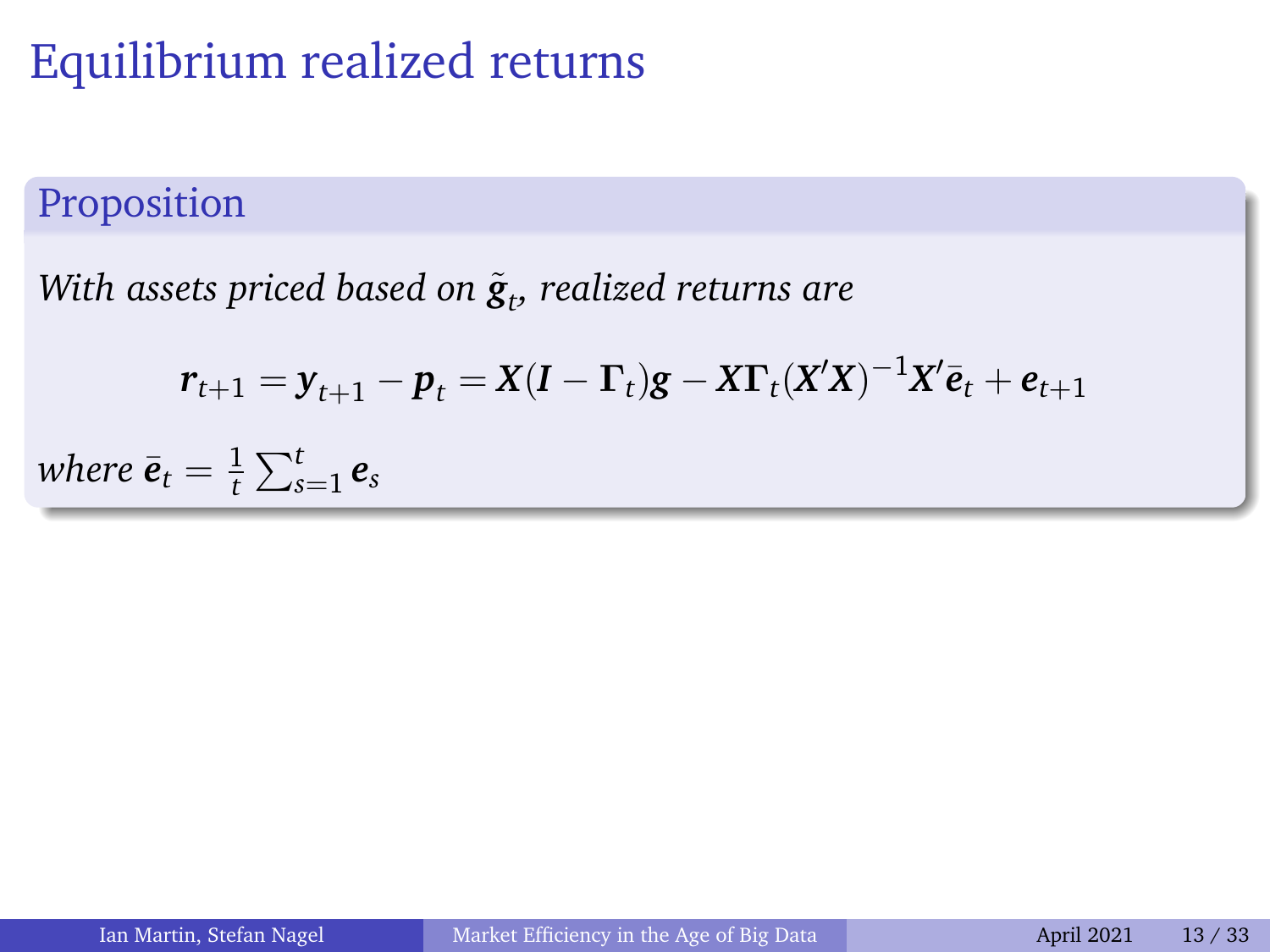#### Proposition

*With assets priced based on g*˜*<sup>t</sup> , realized returns are*

$$
r_{t+1} = y_{t+1} - p_t = X(I - \Gamma_t)g - XY_t(X'X)^{-1}X'\bar{e}_t + e_{t+1}
$$

*where*  $\bar{\bm{e}}_t = \frac{1}{t}$  $\frac{1}{t} \sum_{s=1}^t e_s$ 

"underreaction" to *X* due to shrinkage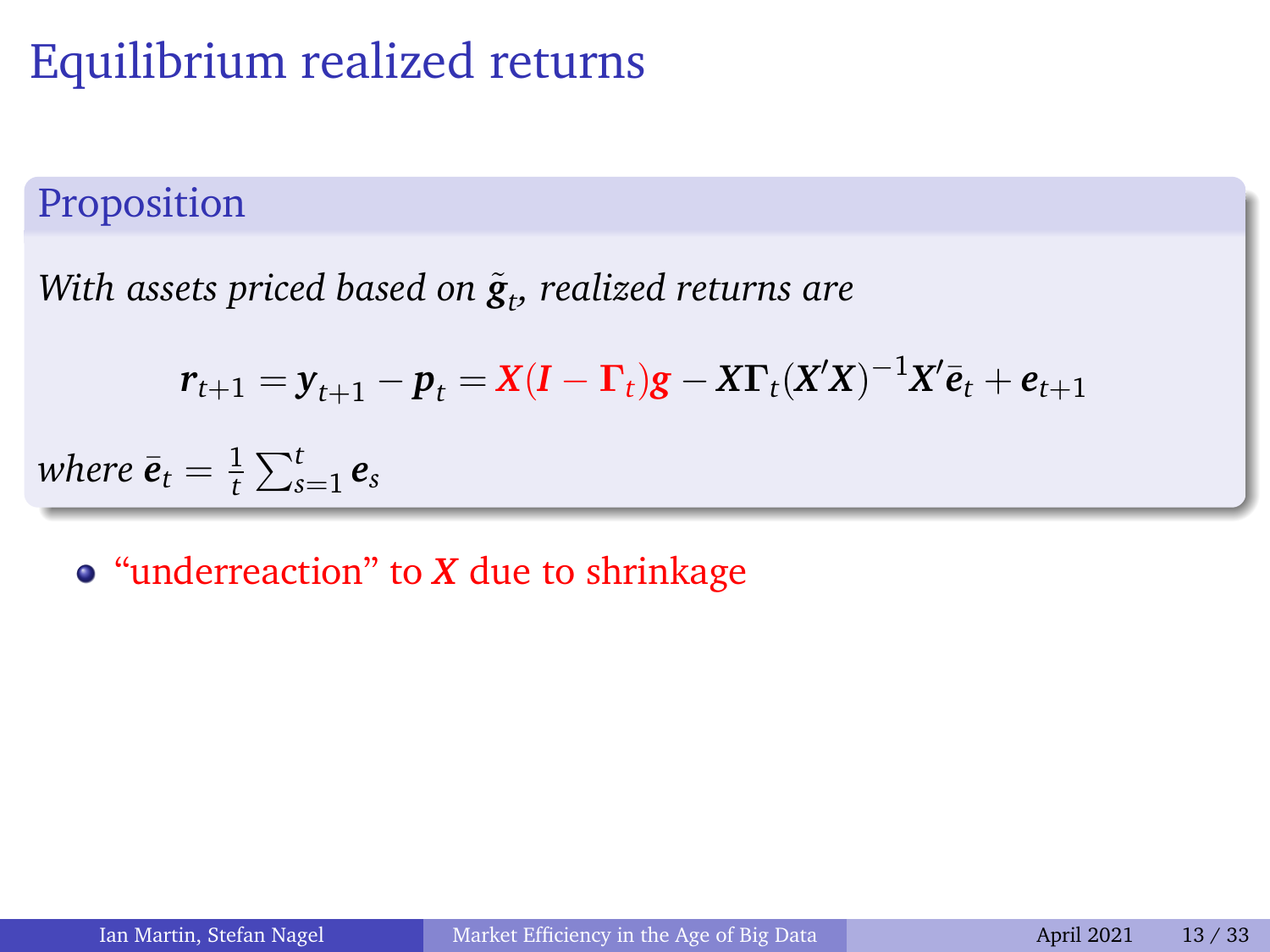#### Proposition

*With assets priced based on g*˜*<sup>t</sup> , realized returns are*

$$
r_{t+1} = y_{t+1} - p_t = X(I - \Gamma_t)g - X\Gamma_t(X'X)^{-1}X'\bar{e}_t + e_{t+1}
$$

*where*  $\bar{\bm{e}}_t = \frac{1}{t}$  $\frac{1}{t} \sum_{s=1}^t e_s$ 

- "underreaction" to *X* due to shrinkage
- "overreaction" to estimation error in  $\tilde{\mathbf{g}}_t$ , dampened by shrinkage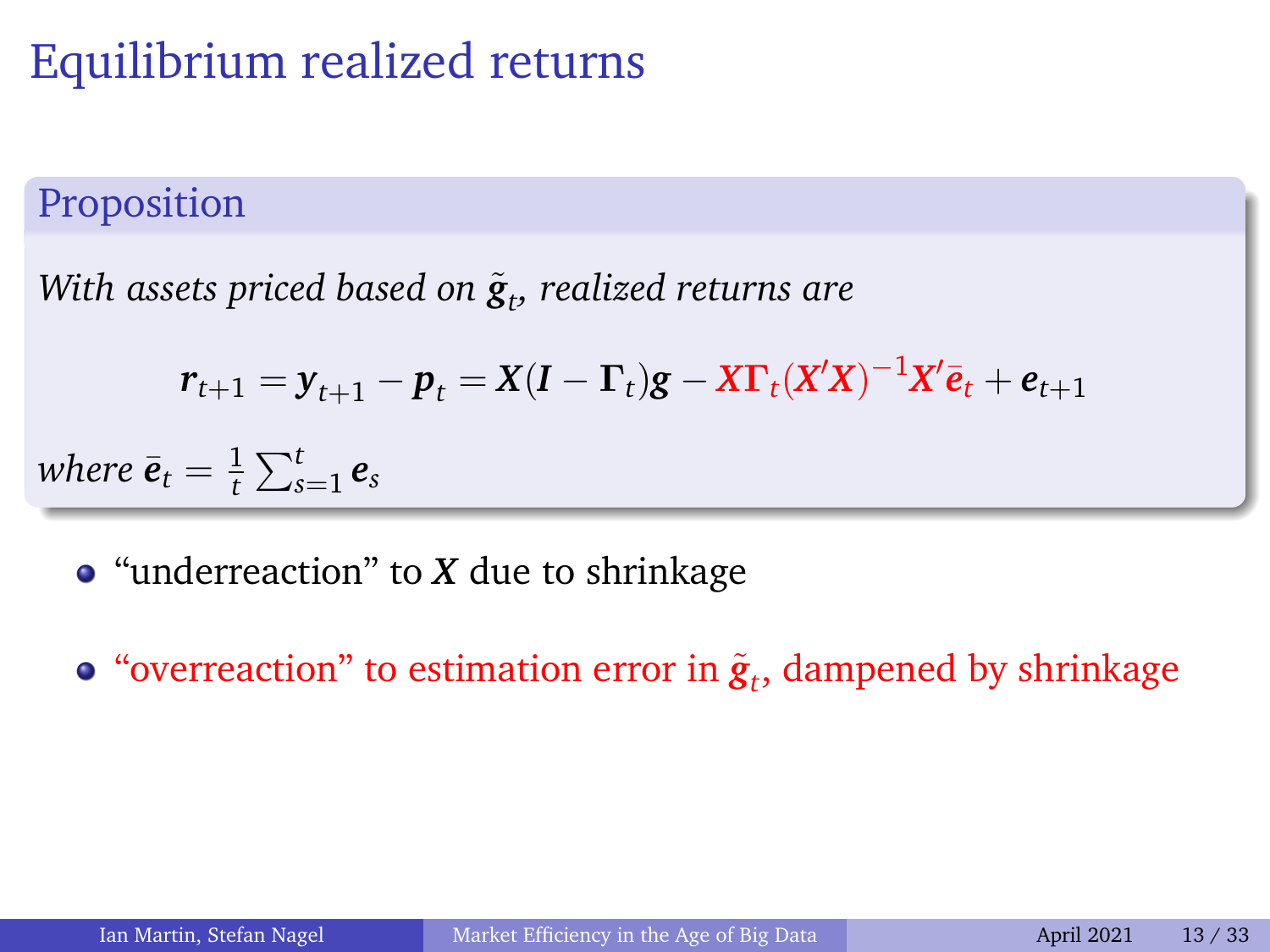#### Proposition

*With assets priced based on g*˜*<sup>t</sup> , realized returns are*

$$
r_{t+1} = y_{t+1} - p_t = X(I - \Gamma_t)g - X\Gamma_t(X'X)^{-1}X'\bar{e}_t + e_{t+1}
$$

*where*  $\bar{\bm{e}}_t = \frac{1}{t}$  $\frac{1}{t} \sum_{s=1}^t e_s$ 

- "underreaction" to *X* due to shrinkage
- "overreaction" to estimation error in  $\tilde{\bm{g}}_t$ , dampened by shrinkage
- unpredictable shock (the only term in RE case)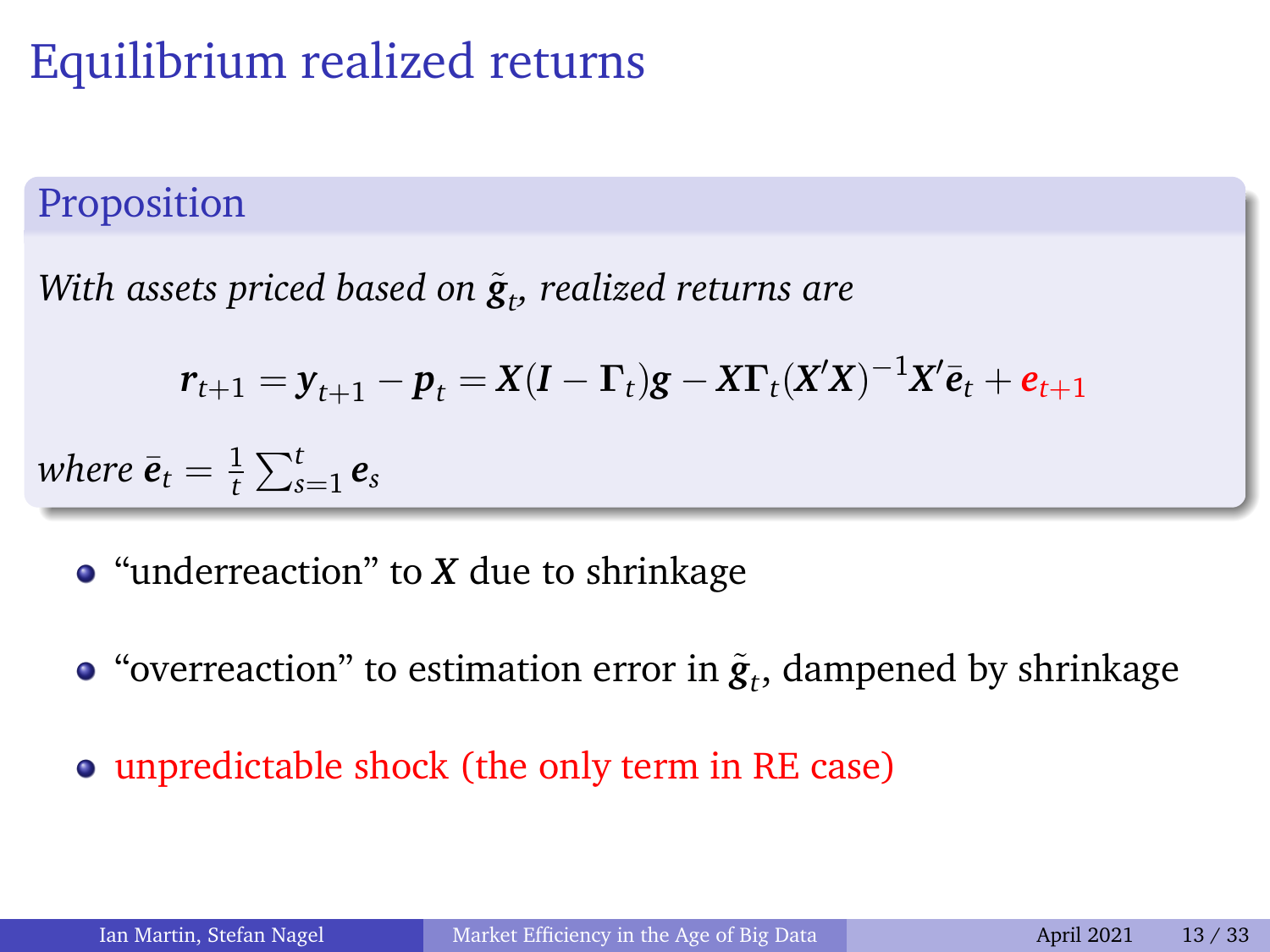Predictive coefficient estimates,  $h_{t+1}$ 

• Econometrician cross-sectionally regresses (OLS)

$$
r_{t+1} = \underbrace{X(I - \Gamma_t)g}_{\text{"underreaction"}} - \underbrace{X\Gamma_t(X'X)^{-1}X'\bar{e}_t}_{\text{"overreaction"}} + \underbrace{e_{t+1}}_{\text{RE}}
$$

on characteristics matrix *X* and obtains predictive coefficients

$$
h_{t+1} = (I - \Gamma_t)g - \Gamma_t (X'X)^{-1} X'\bar{e}_t + (X'X)^{-1} X' e_{t+1}
$$

"Kitchen sink" regression approximates what many individual studies have done collectively ("factor zoo")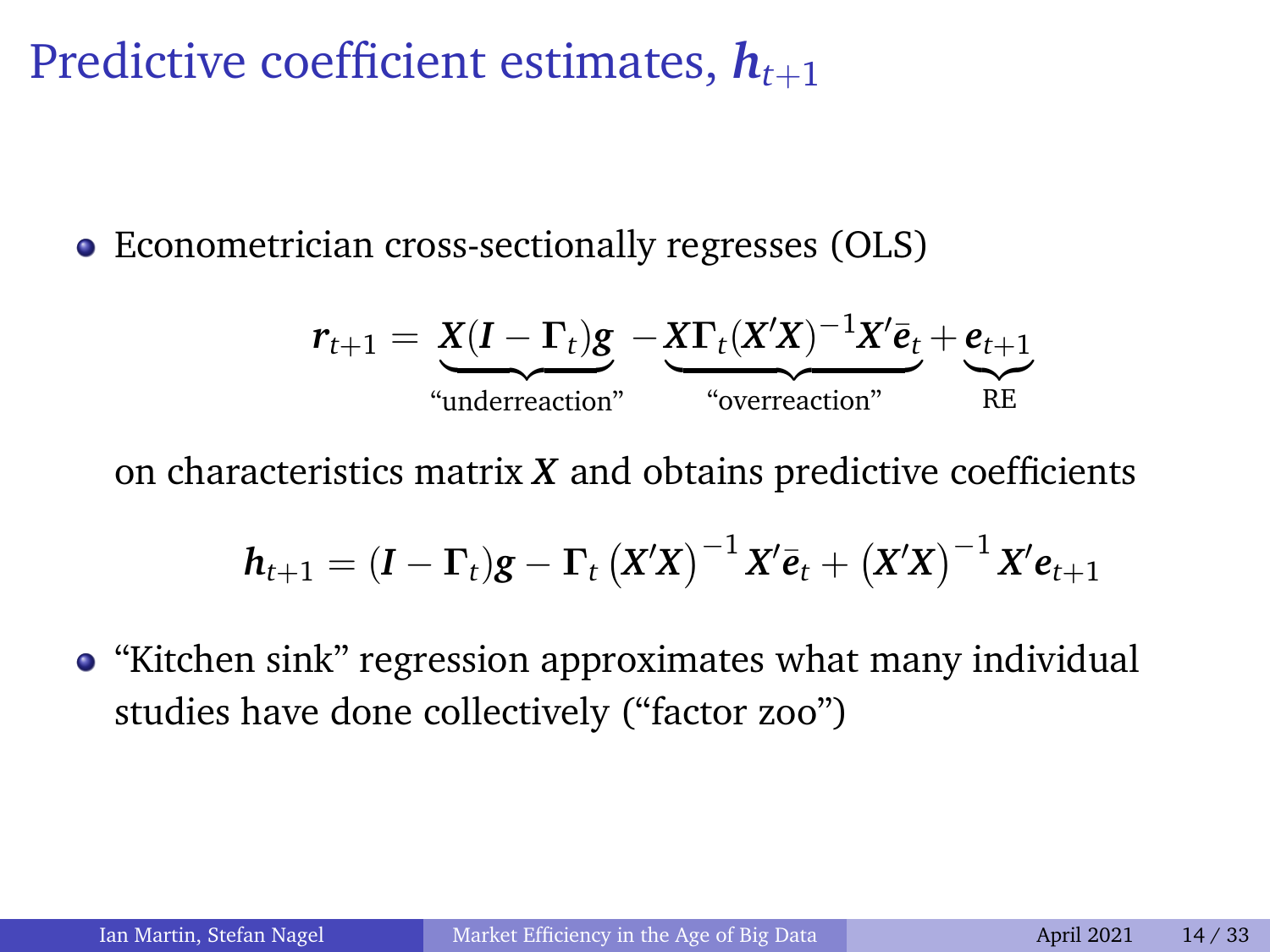In-sample predictability test: RE null

Consider the return predictability test statistic

$$
T_{re} \equiv \frac{h'_{t+1}X'Xh_{t+1} - J}{\sqrt{2J}}
$$

• Standard approach takes RE as null hypothesis, which implies

$$
h_{t+1}=\left(X'X\right)^{-1}X'e_{t+1}
$$

 $\bullet$  If so,

$$
T_{re} \stackrel{d}{\longrightarrow} N(0,1) \quad \text{as } N, J \to \infty, J/N \to \psi > 0
$$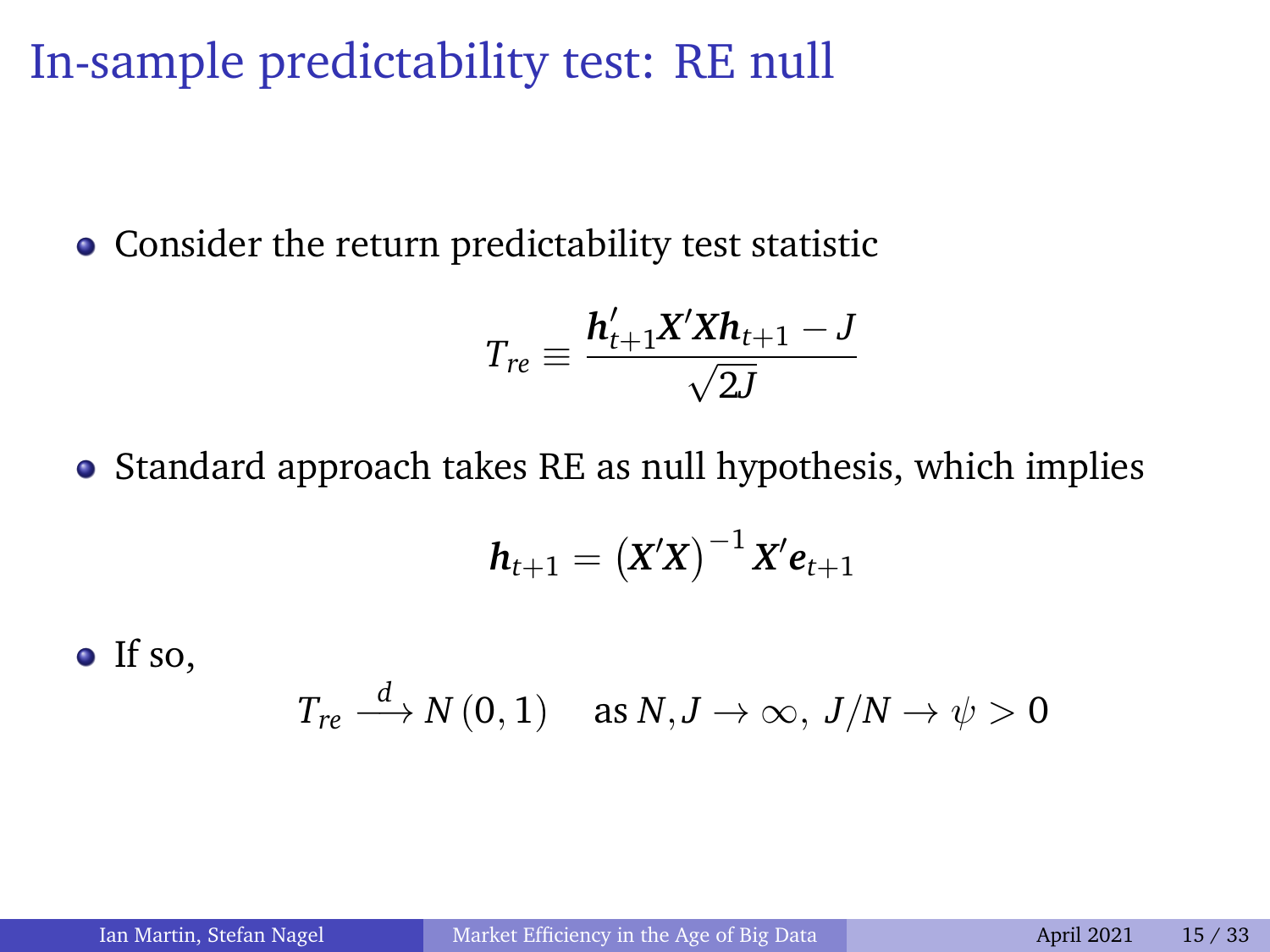# Big data

What happens to the data as  $J, N \to \infty$  with  $J/N \to \psi > 0$ ?

- There are two possibilities
- Case 1: A few principal components summarize the data
	- Formally: the eigenvalues of  $\frac{1}{N}X'X$  tend to zero
	- ► Then market efficiency test works as usual,  $T_{re} \stackrel{d}{\longrightarrow} N(0, 1)$
- Case 2: "Big data"
	- Formally: the eigenvalues of  $\frac{1}{N}X'X$  are  $> \varepsilon$
	- $\blacktriangleright$  This is our case of interest
	- $\blacktriangleright$  (Happens if, eg, the entries of *X* are iid random variables)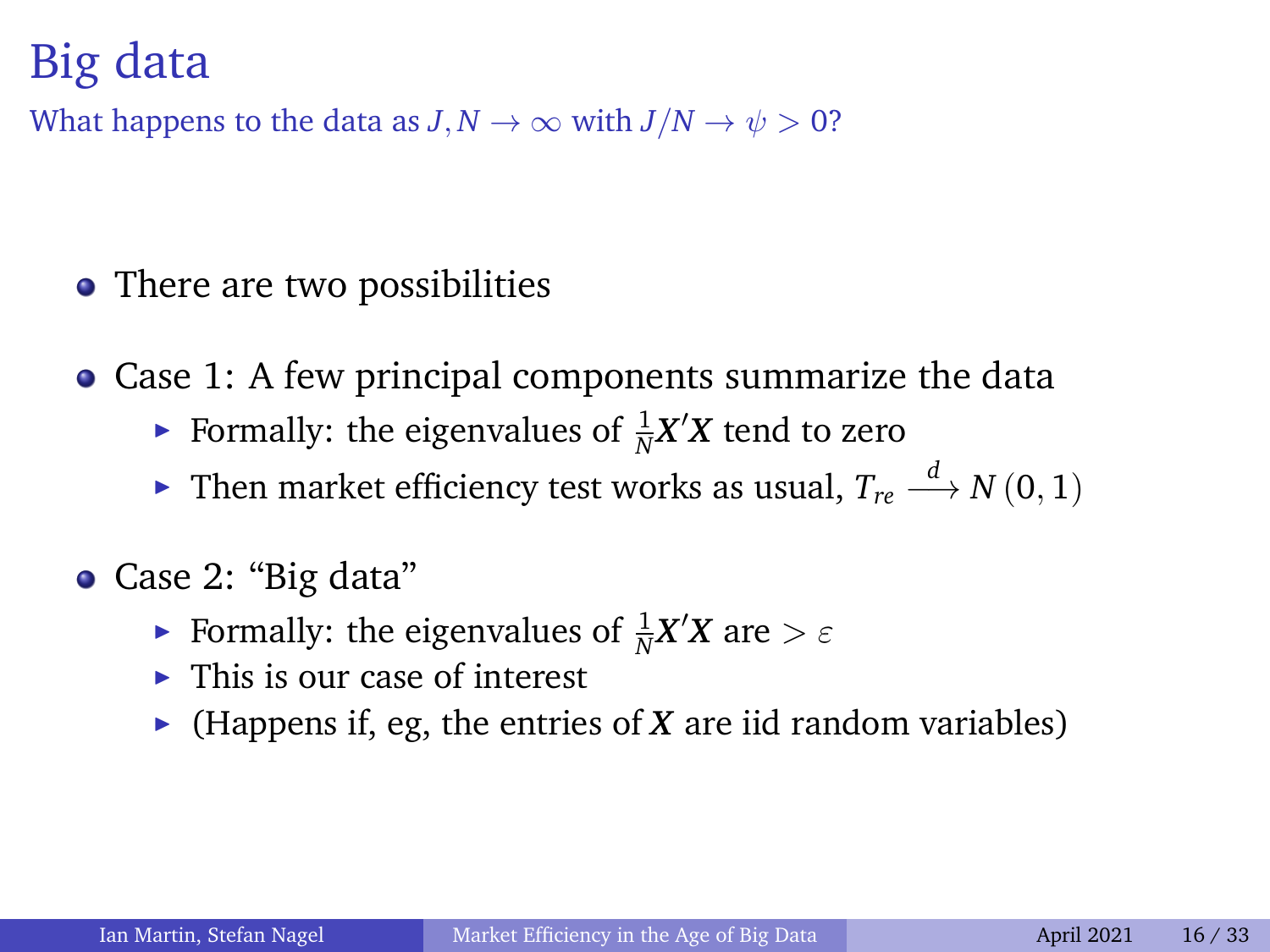Eigenvalues in an example with iid random *X* Histogram for *N* = 1000, *J* = 500 & asymptotic limit as  $N, J \rightarrow \infty$  with  $\frac{J}{N} = 0.5$ 



- When *J* is large, random data matrix *X* has many columns that are roughly orthogonal, hence many eigenvalues close to zero
- But our big data assumption is satisfied (Bai and Yin, 1993)

Ian Martin, Stefan Nagel [Market Efficiency in the Age of Big Data](#page-0-0) April 2021 17/33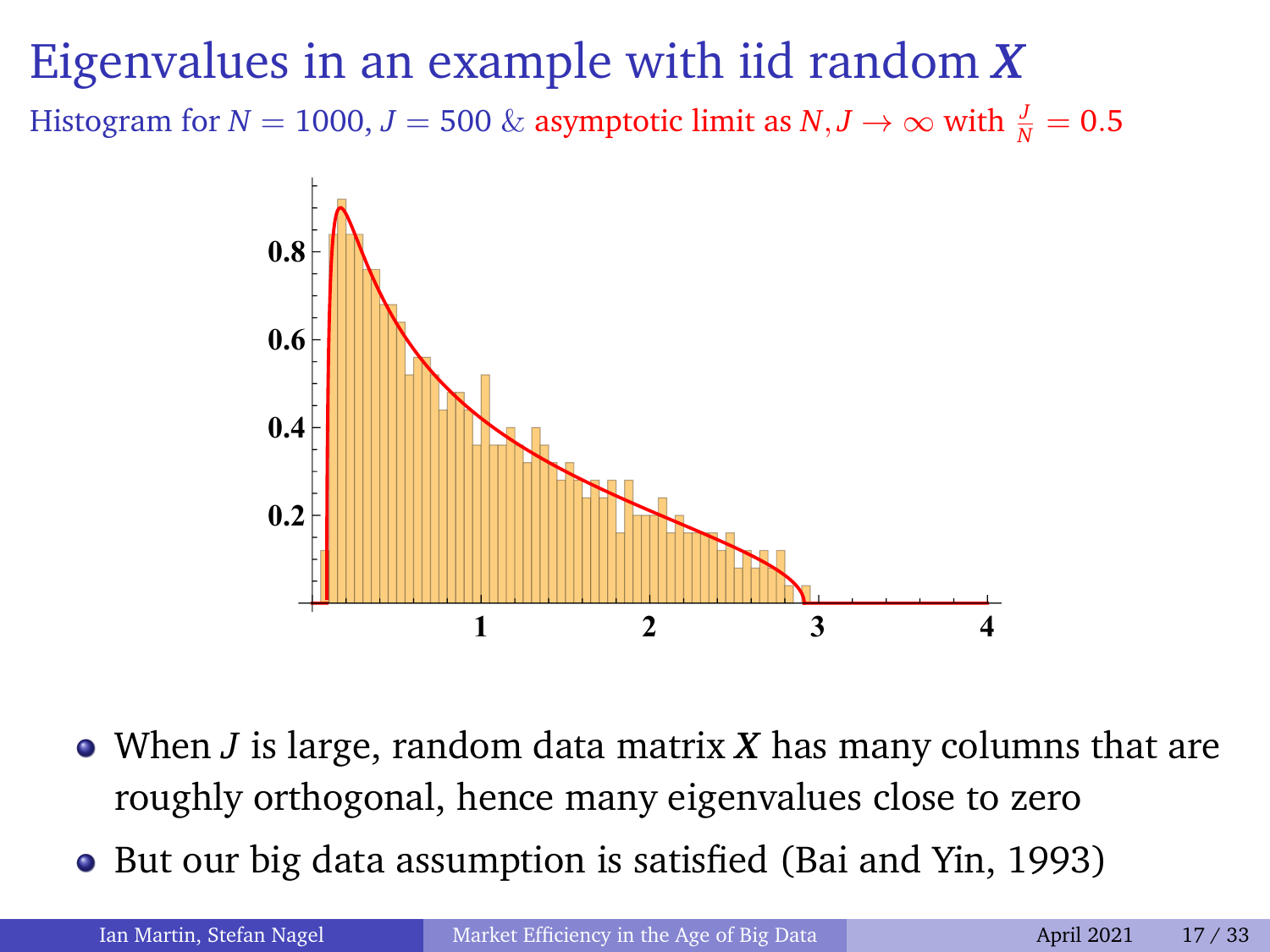# Eigenvalues in an example with iid random *X* Histogram for *N* = 1000, *J* = 900 & asymptotic limit as  $N, J \rightarrow \infty$  with  $\frac{J}{N} = 0.9$



- When *J* is large, random data matrix *X* has many columns that are roughly orthogonal, hence many eigenvalues close to zero
- But our big data assumption is satisfied (Bai and Yin, 1993)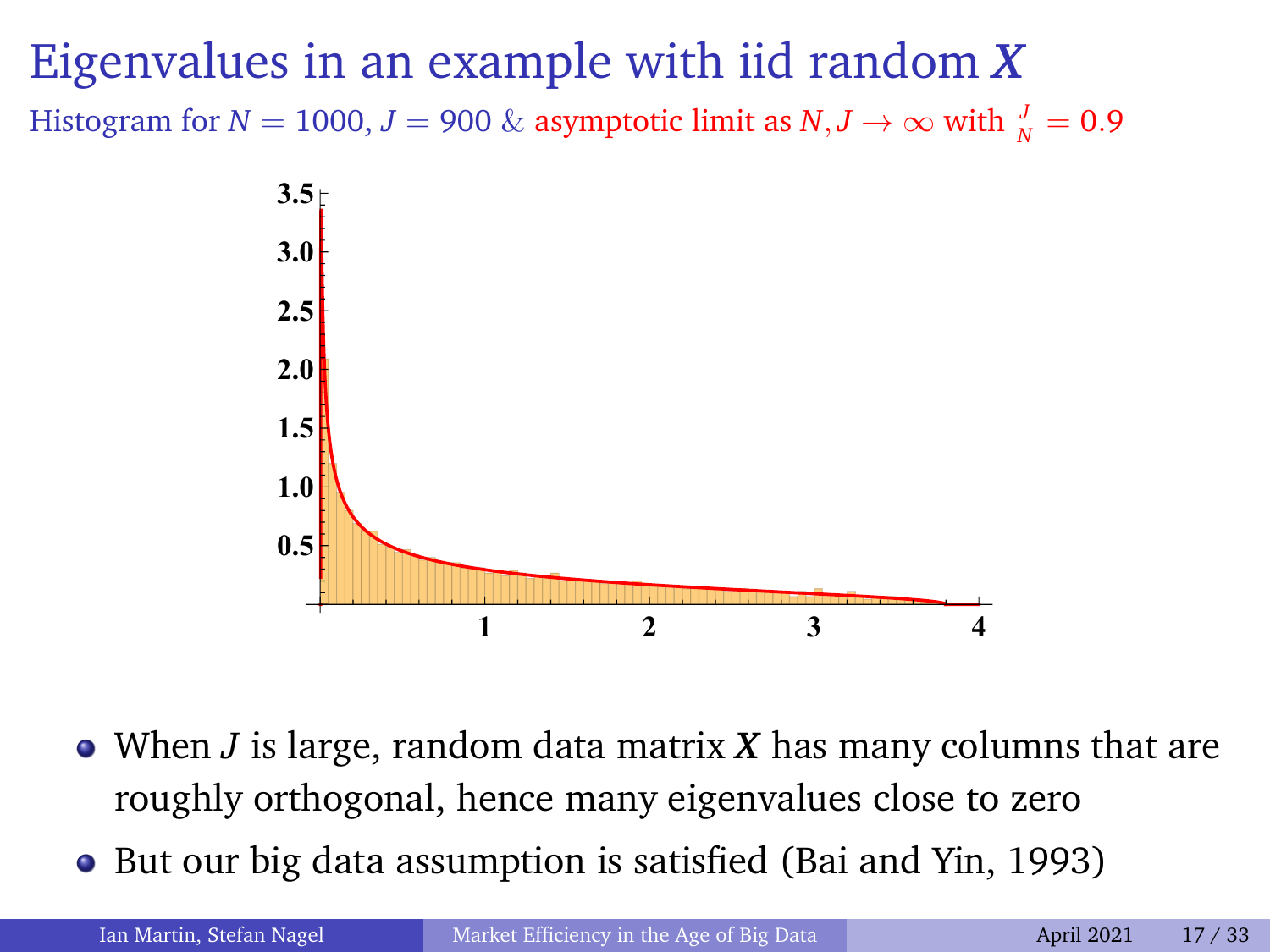# In-sample predictability test with big data

#### Proposition

*The test statistic Tre satisfies*

$$
\frac{T_{re}}{\sqrt{\mu^2 + \sigma^2}} - \frac{\mu - 1}{\sqrt{2(\mu^2 + \sigma^2)}} \sqrt{J} \stackrel{d}{\longrightarrow} N(0, 1)
$$

where  $1 < \mu < 2$  and  $1 < \sqrt{\mu^2 + \sigma^2} < 2$  are determined by eigenvalues

• Therefore,

$$
T_{re} \approx \sqrt{\mu^2 + \sigma^2} N(0,1) + \frac{\mu - 1}{\sqrt{2}} \sqrt{J}
$$

In a big data world, we are almost certain to reject the RE null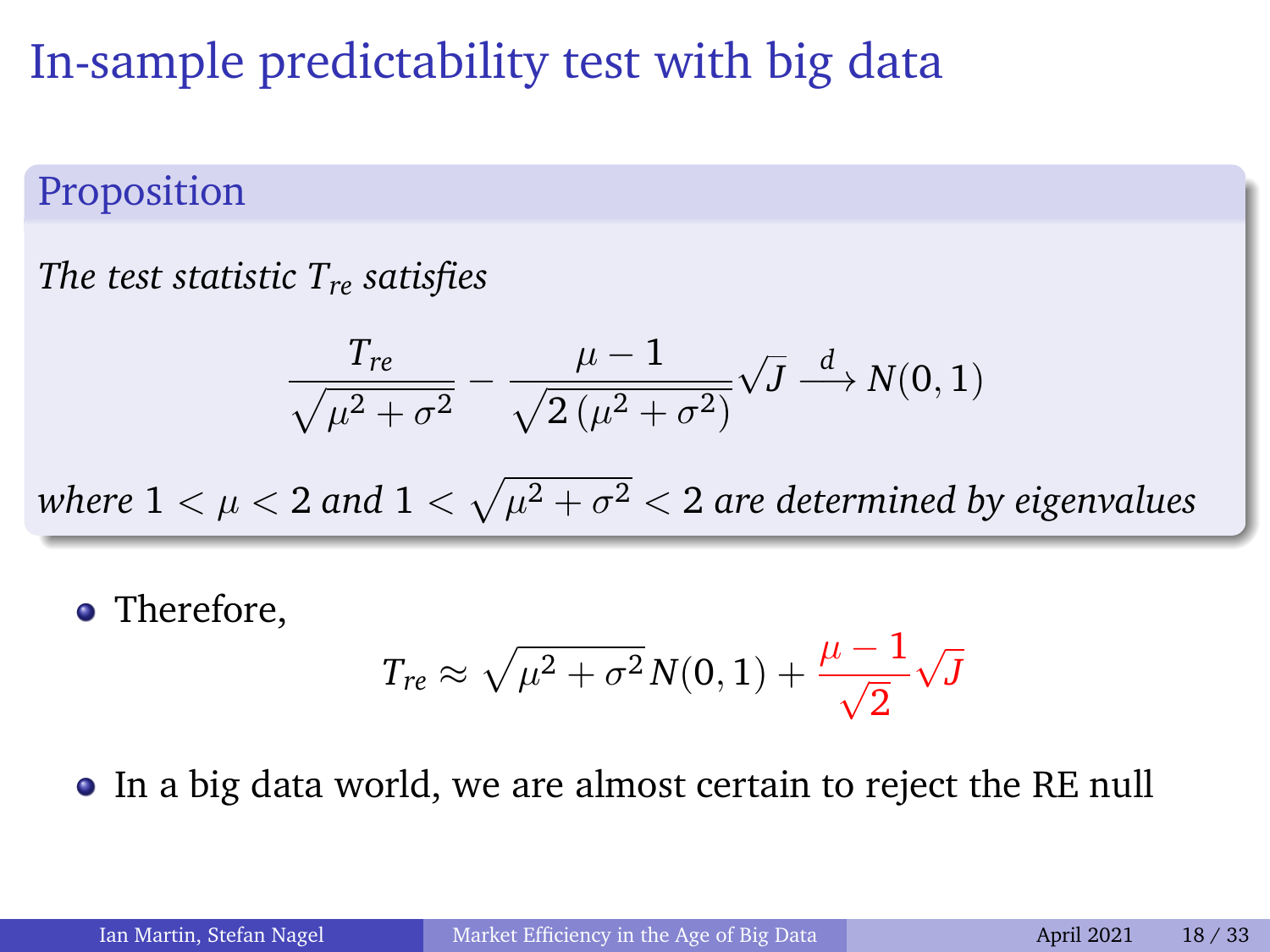# Interpretation as a trading strategy

Consider a characteristics-based trading strategy with weights

$$
\mathbf{w}_{IS,t} = \mathbf{X}\mathbf{h}_{t+1}, \qquad \mathbf{r}_{IS,t+1} = \mathbf{w}'_{IS,t}\mathbf{r}_{t+1}
$$

("in-sample" because  $h_{t+1}$  estimated using returns  $r_{t+1}$ )

We can rewrite  $r_{IS,t+1} = h'_{t+1}X'r_{t+1}$  as

$$
r_{IS,t+1} = h'_{t+1} X' X h_{t+1}
$$

Econometrician's test is equivalent to checking whether the trading strategy does well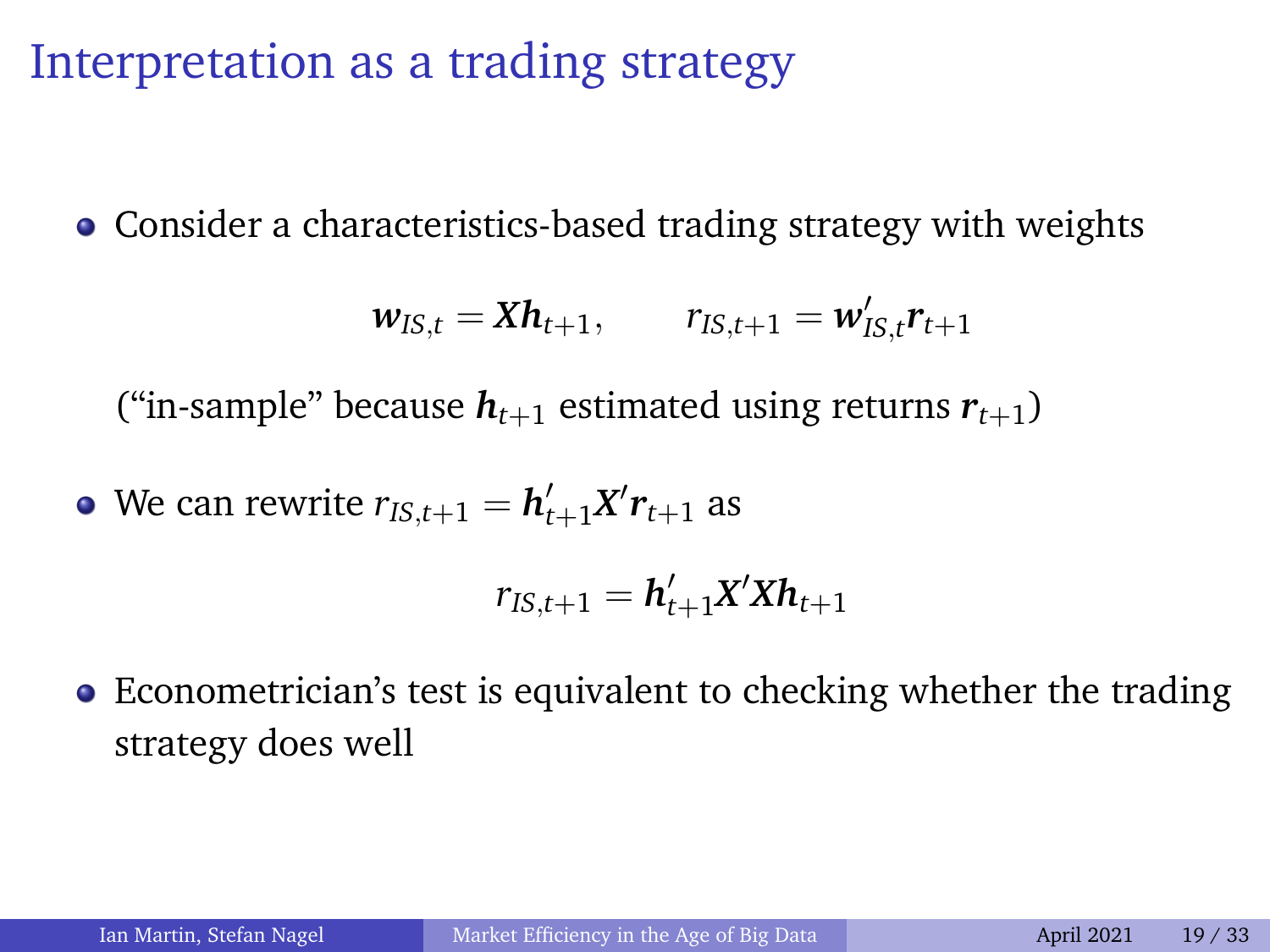### Conclusions so far

- Asset returns under high-dimensional learning are very different from asset returns under RE, or in a "small data" world
- IS return predictability need not be consequence of risk premia or behavioral biases
- Not an econometric issue: the RE null is simply false, because learning + big data makes returns predictable in sample even without risk premia or behavioral biases
- Existence of a "factor zoo" based on IS predictability evidence not surprising in high-dimensional setting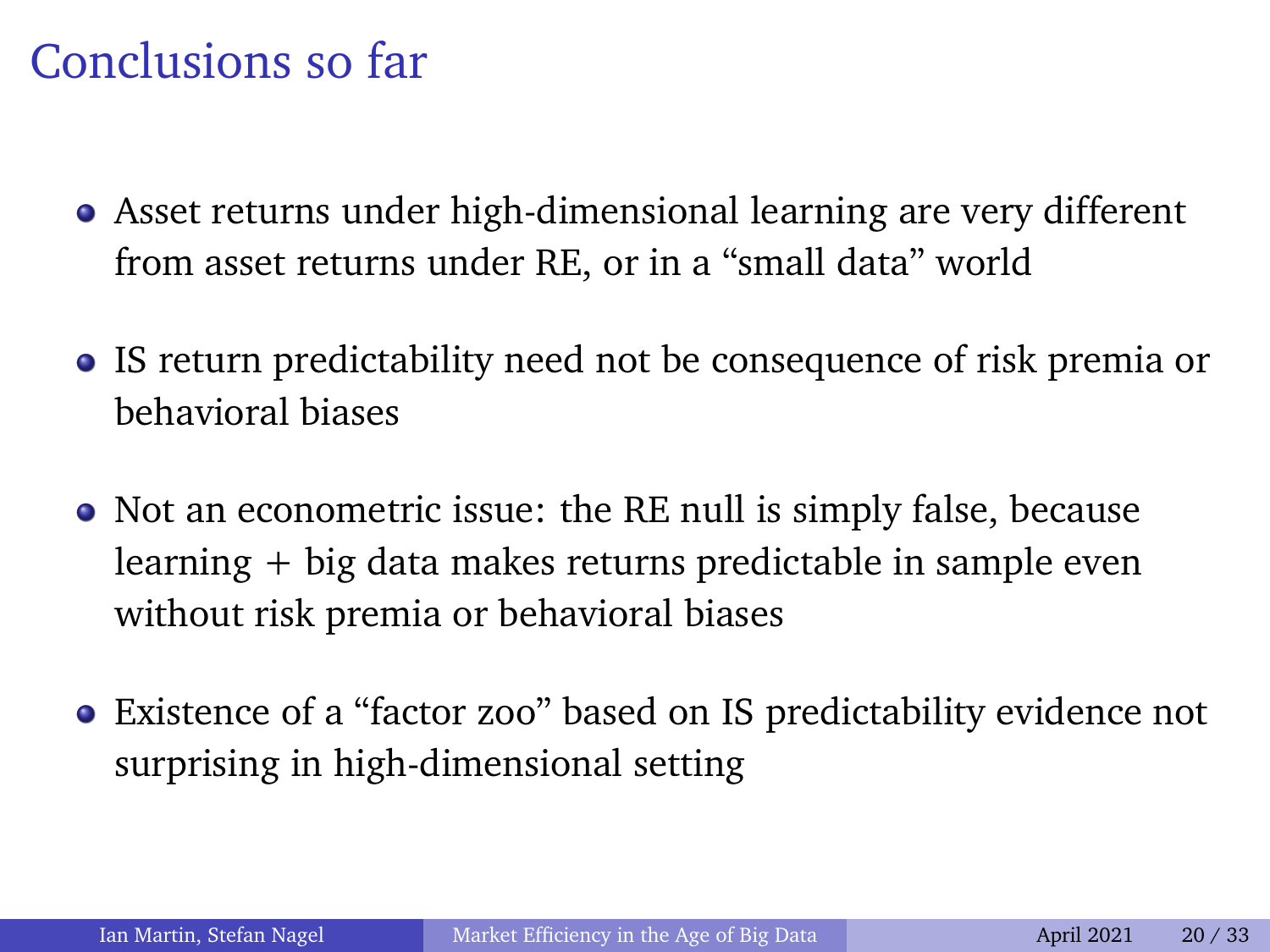(Absence of) out-of-sample return predictability

#### Proposition

*Consider an out-of-sample strategy with predicted returns as portfolio* weights,  $r_{OOS,t+1} = r'_{t+1}Xh_{s+1}$  where  $t \neq s$ . Then  $\mathbb{E}\left[r'_{t+1}Xh_{s+1}\right] = 0$ 

- Forward case *t* > *s* is natural: Investors are Bayesian so the econometrician cannot "beat" investors
- Backward case *t* < *s* is more surprising. Not a tradable strategy, but interesting for research
	- $\triangleright$  Suggests backwards OOS tests (e.g., Linnainmaa and Roberts 2018) and cross-validation (e.g., Kozak, Nagel and Santosh 2020; Bryzgalova, Pelger, and Zhu 2020) could be appropriate for Bayesian learning setting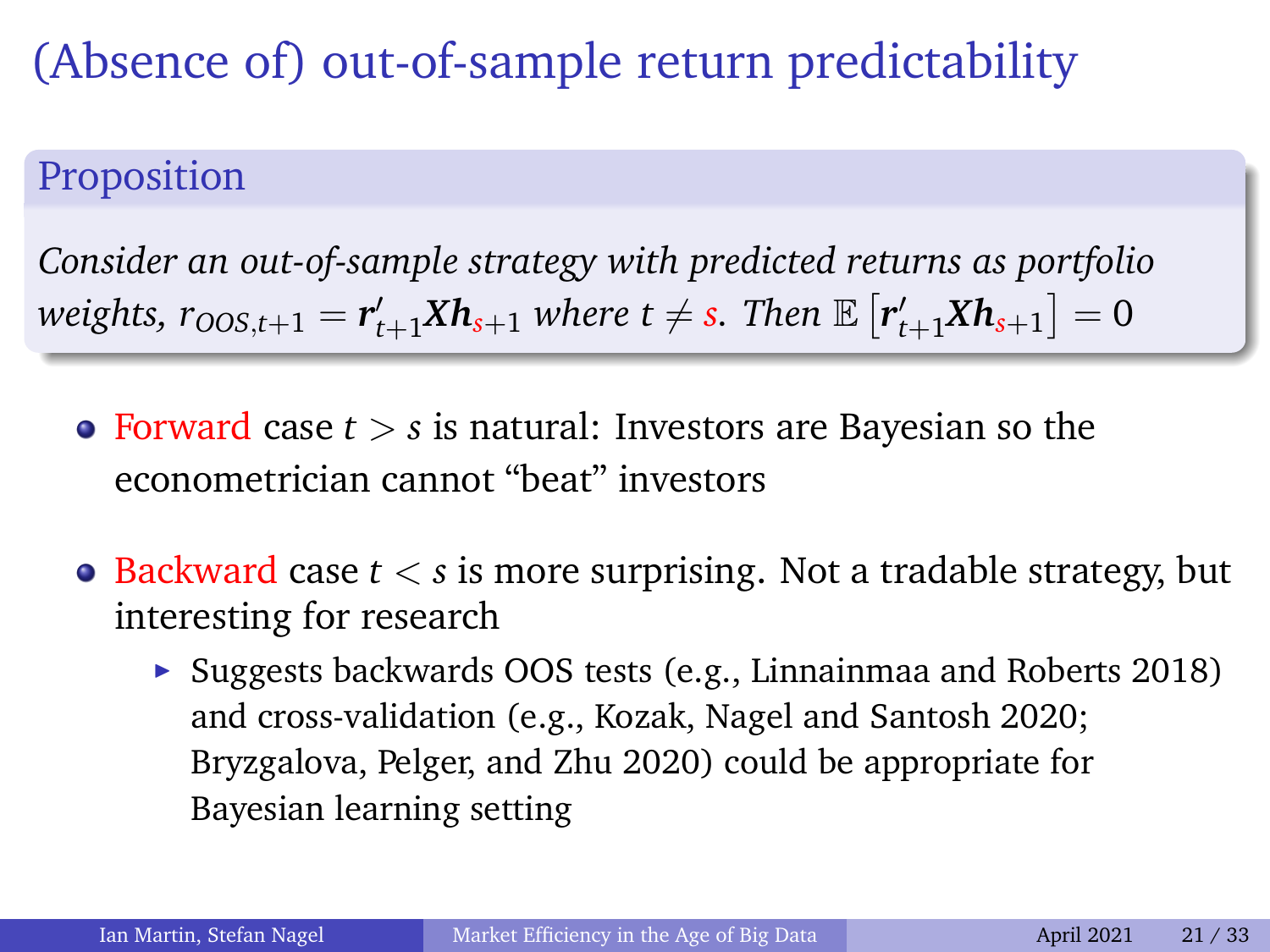Finite-sample analysis: Simulations

- Simulate cash-flows, prices, returns for  $N = 1000$  assets
- To generate data, we set  $\theta = 1$  in

$$
\boldsymbol{\Sigma}_g = \frac{\theta}{J}\boldsymbol{I}
$$

- $\theta = \theta$  = ratio of forecastable/residual cash-flow growth variance
	- $\triangleright$  Based on analyst expectations, Chen, Karceski, and Lakonishok (2003) find forecastable/residual cash-flow growth variance of 0.4 at 10yr horizon
- Econometrician regresses  $r_{T+1}$  on X after investors have learned about *g* for *T* periods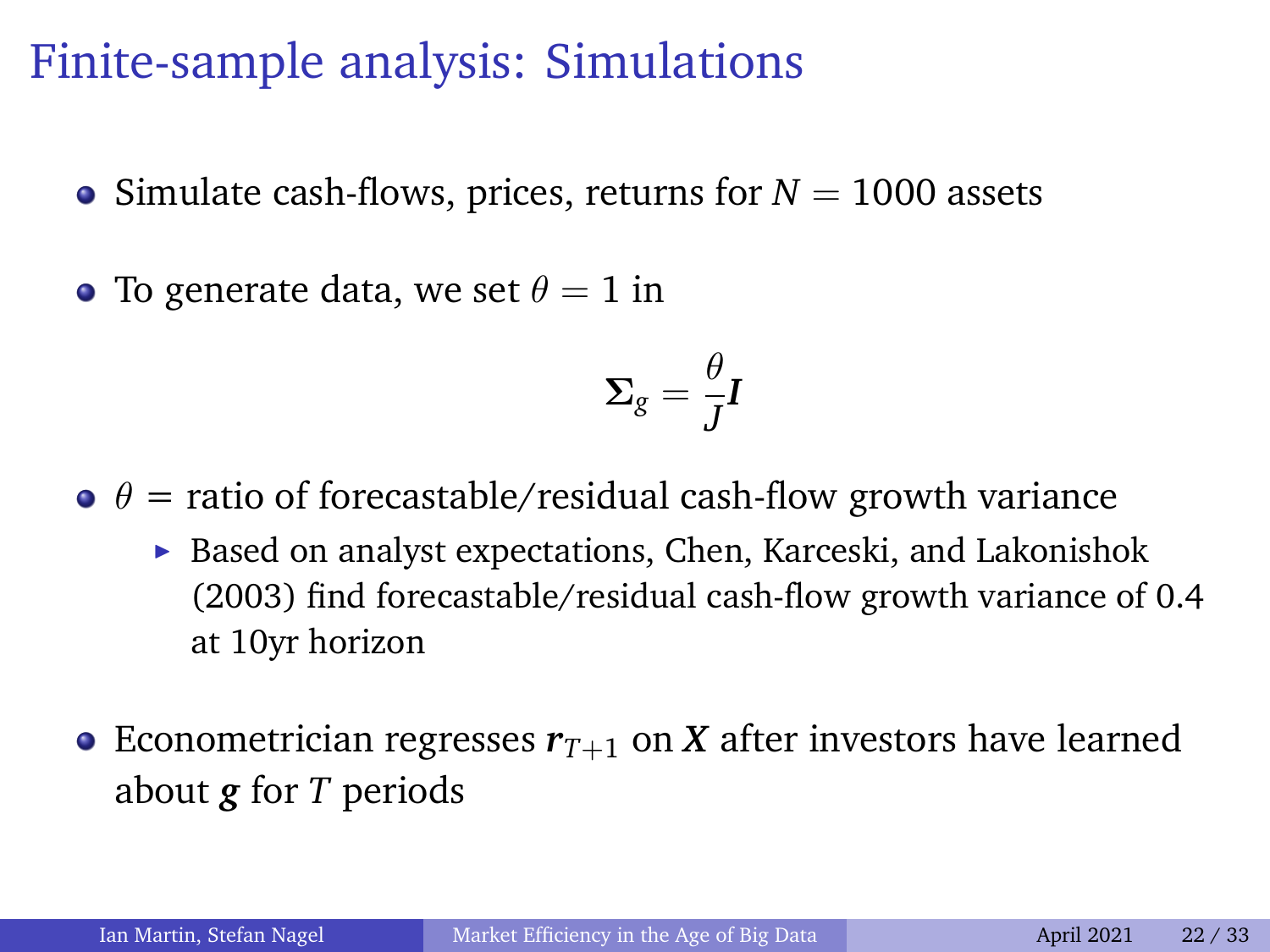# Adjusted *R* 2

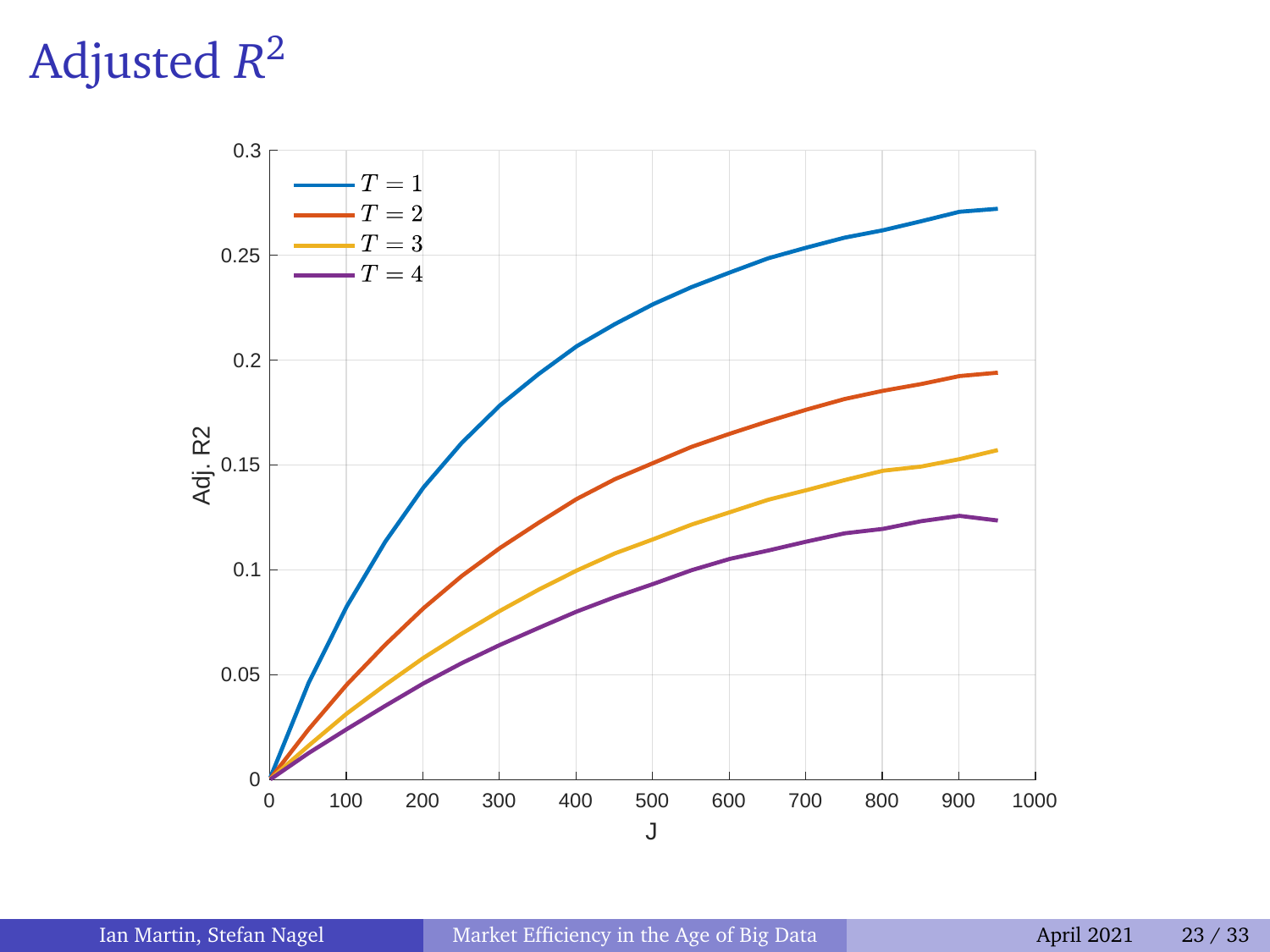### Rejection probability of no-return-predictability null

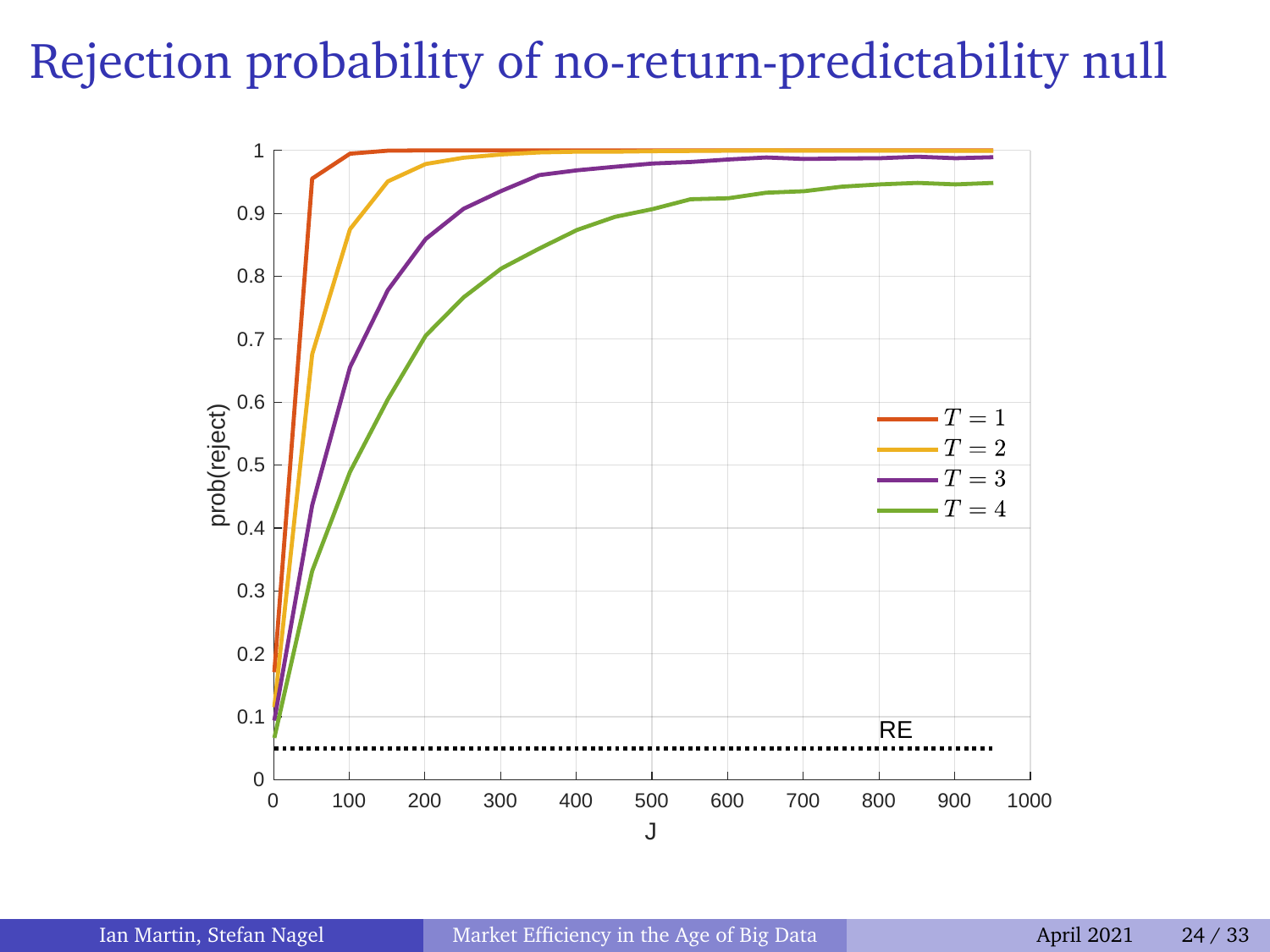### Variations in the paper

- So far, shrinkage was purely due to objectively correct informative prior beliefs of investors
- If (time-varying?) cost to observe predictor variables, this may induce excess shrinkage  $\implies$  positive OOS returns
- Similar results when investors deal with big data by using Lasso rather than ridge regressions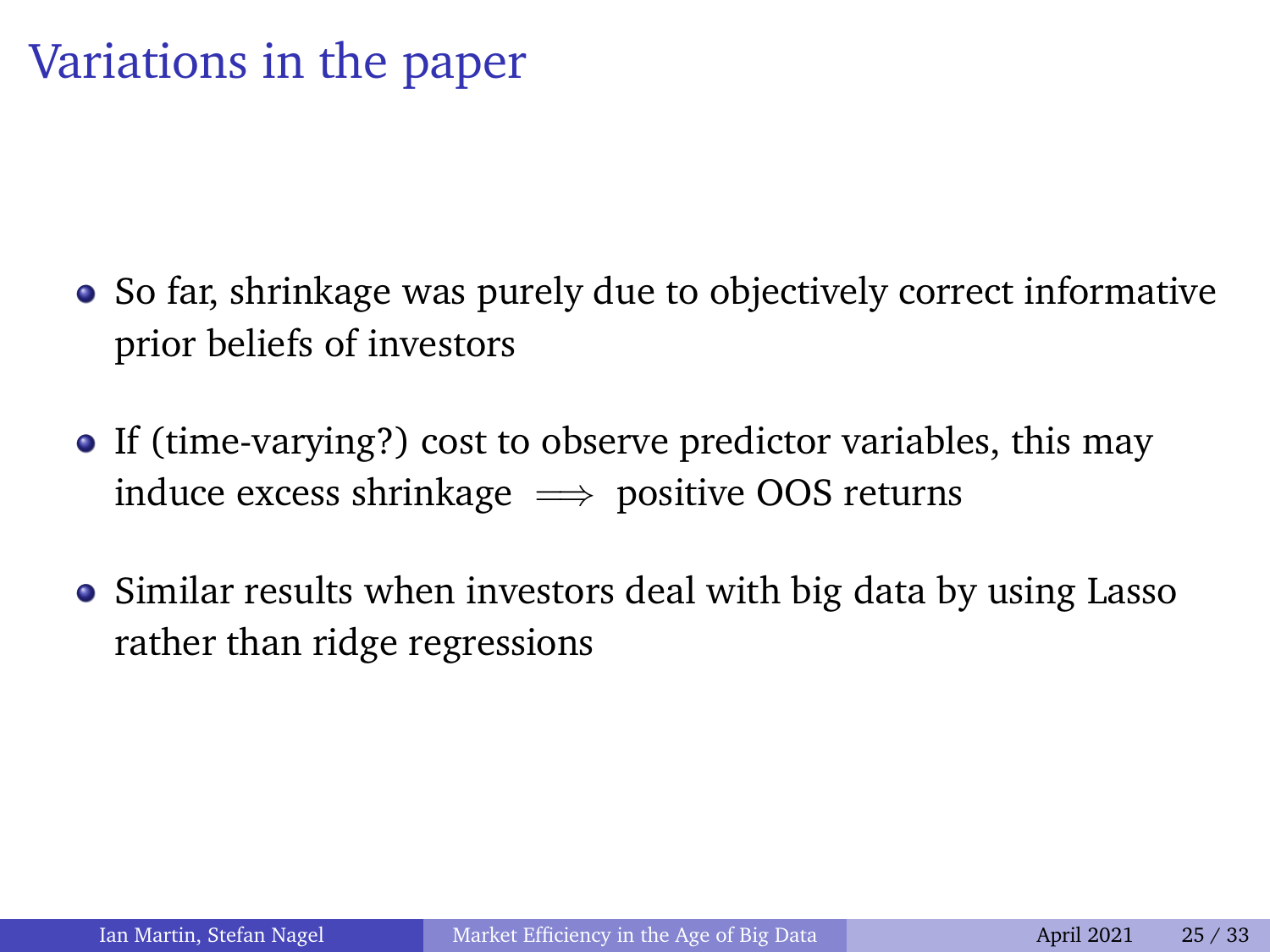# Empirical illustration: IS vs OOS predictability

• Suppose returns from earlier augmented with risk premium/mispricing component *X*γ

$$
r_{t+1} = X\gamma + X(I - \Gamma_t)g - X\Gamma_t(X'X)^{-1}X'\bar{e}_t + e_{t+1}
$$

OOS returns measure importance of risk premium/mispricing:

$$
\gamma'X'X\gamma = \mathbb{E}\left[r_{OOS,t+1}\right]
$$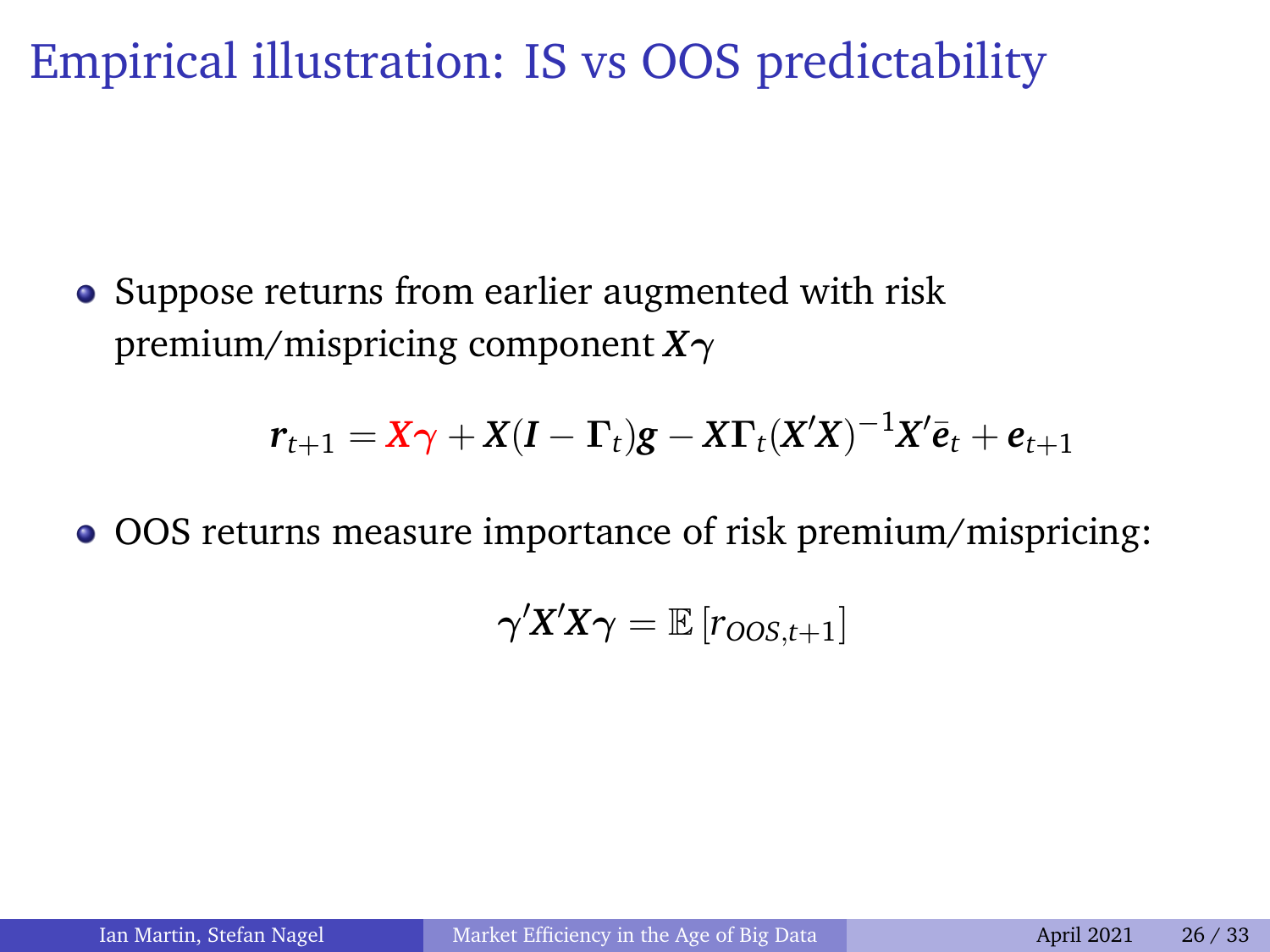# Empirical illustration: IS vs OOS predictability

- Use past returns of each stock (available, in principle, for decades) to predict returns in month *t* with
	- **►** Returns in months  $t-2, ..., t-120$
	- $\triangleright$  Squared returns in months  $t 2, ..., t 120$
- All U.S. stocks on CRSP, except market cap  $\lt$  20th NYSE percentile or price  $<$  \$1 at the end of month  $t-1$
- All predictors cross-sectionally demeaned and standardized to unit S.D. each month
- Ridge regression with leave-one-year-out cross-validation to choose penalty parameter value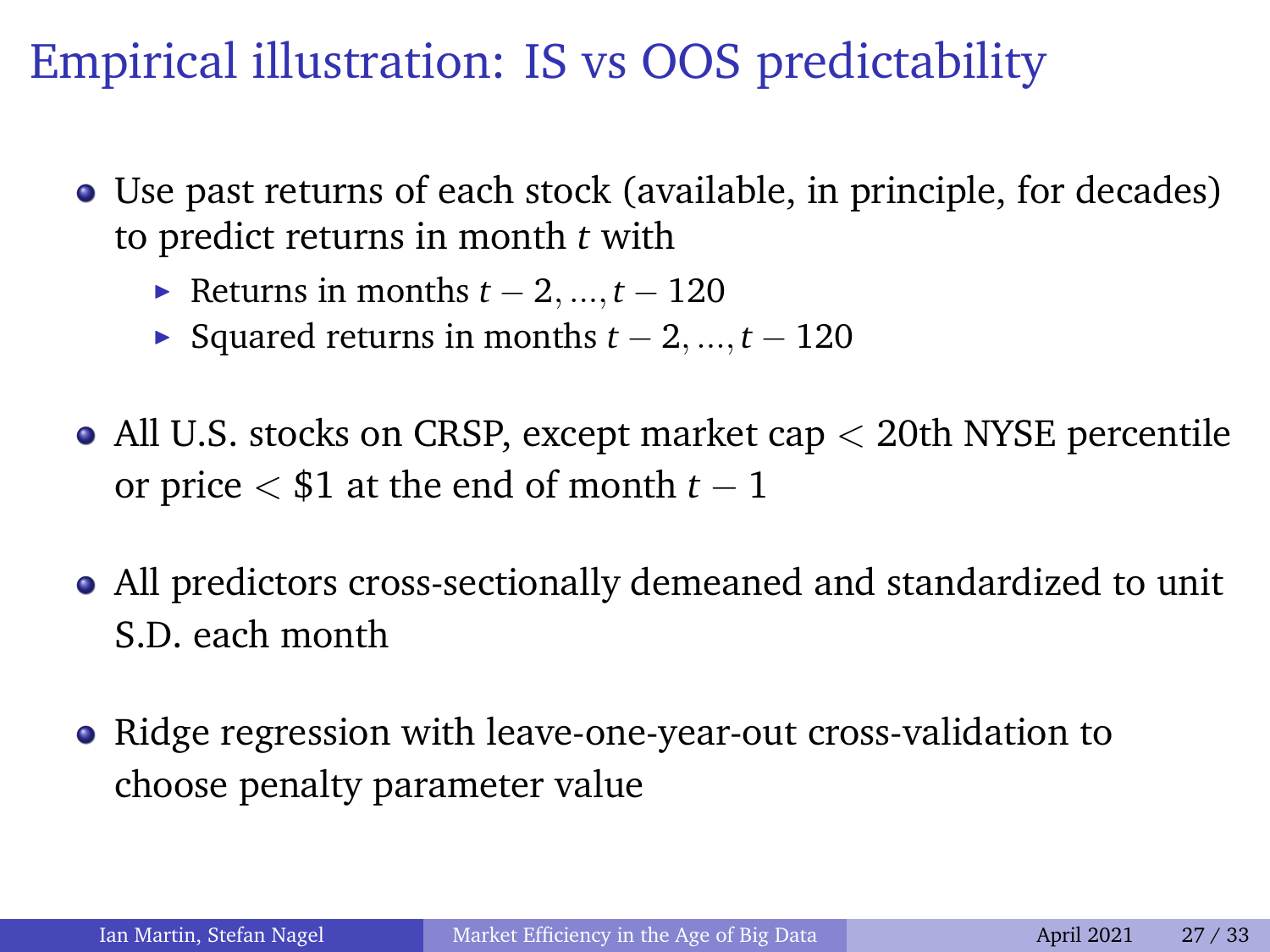### In-sample: Past return coefficients Sample period: 1971-2018

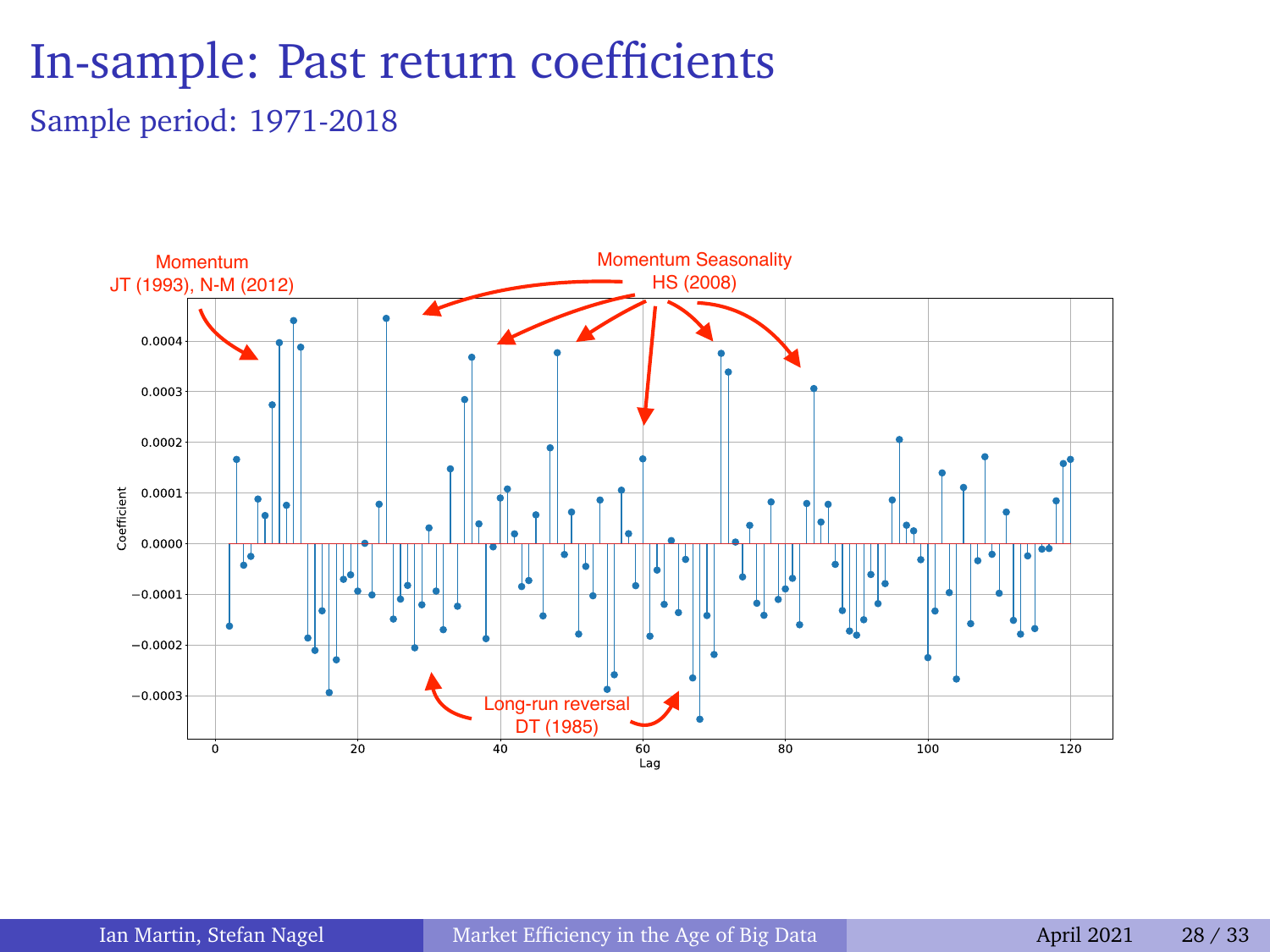### In-sample: Past squared return coefficients Sample period: 1971-2018

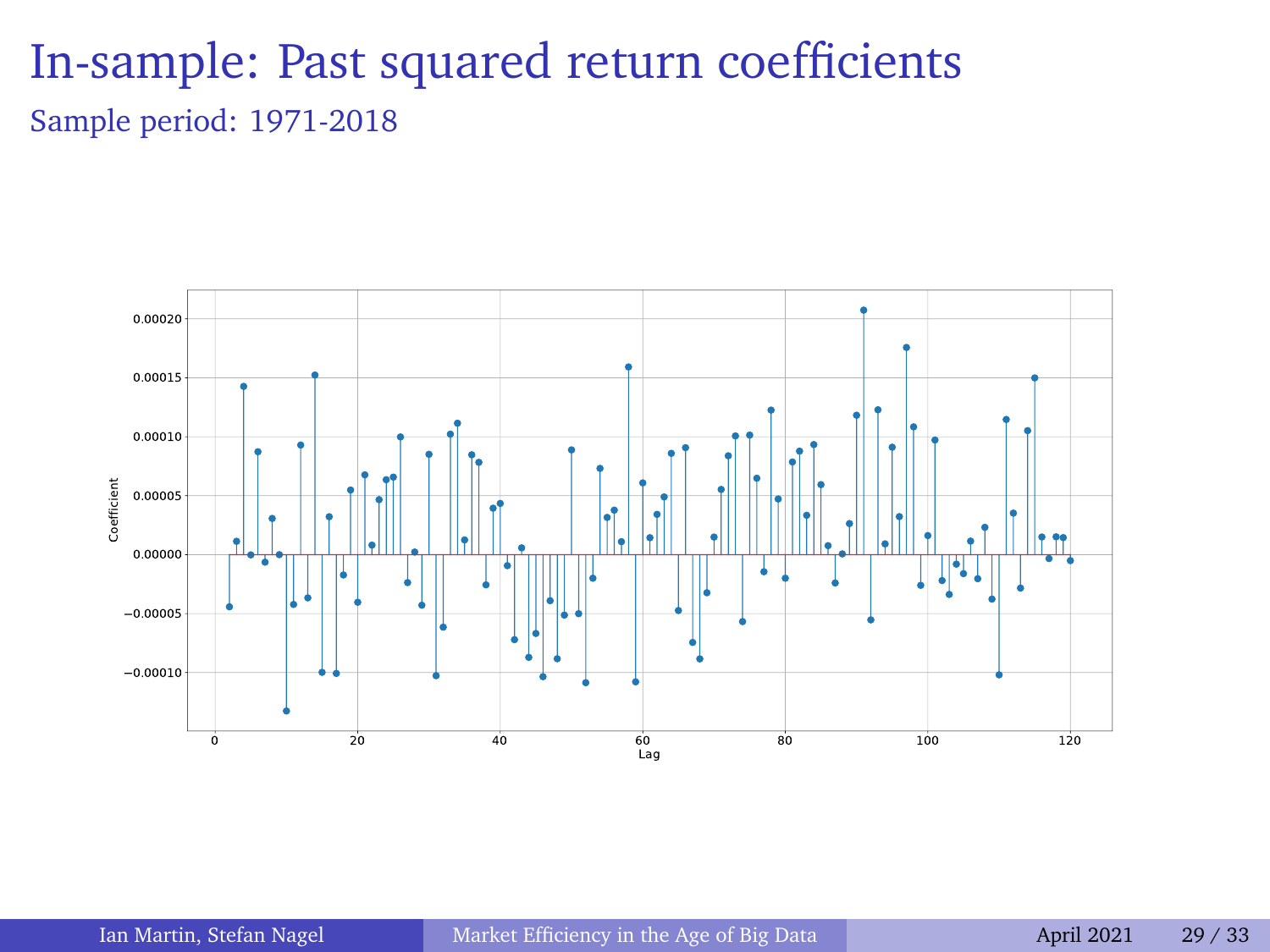# Estimating risk premia/mispricing in presence of learning

Recall: Estimate  $\gamma' X' X \gamma$  from sample version of

$$
\boldsymbol{\gamma}'\!\boldsymbol{X}'\!\boldsymbol{X}\boldsymbol{\gamma} = \mathbb{E}\left[r_{OOS,t+1}\right]
$$

*h<sup>t</sup>* estimated with OLS in backwards 20-year moving window up to month *t* and used to form

$$
r_{OOS,t+1}=r'_{t+1}Xh_t
$$

- $r_{OOS, t+1}$  averaged in 10-year moving windows
- Compare with two other returns in backwards 20-year window
	- In-sample return based on OLS estimates  $r<sub>IS</sub>$
	- Exeturn on validation folds for cross-validated ridge regression  $r_{CV}$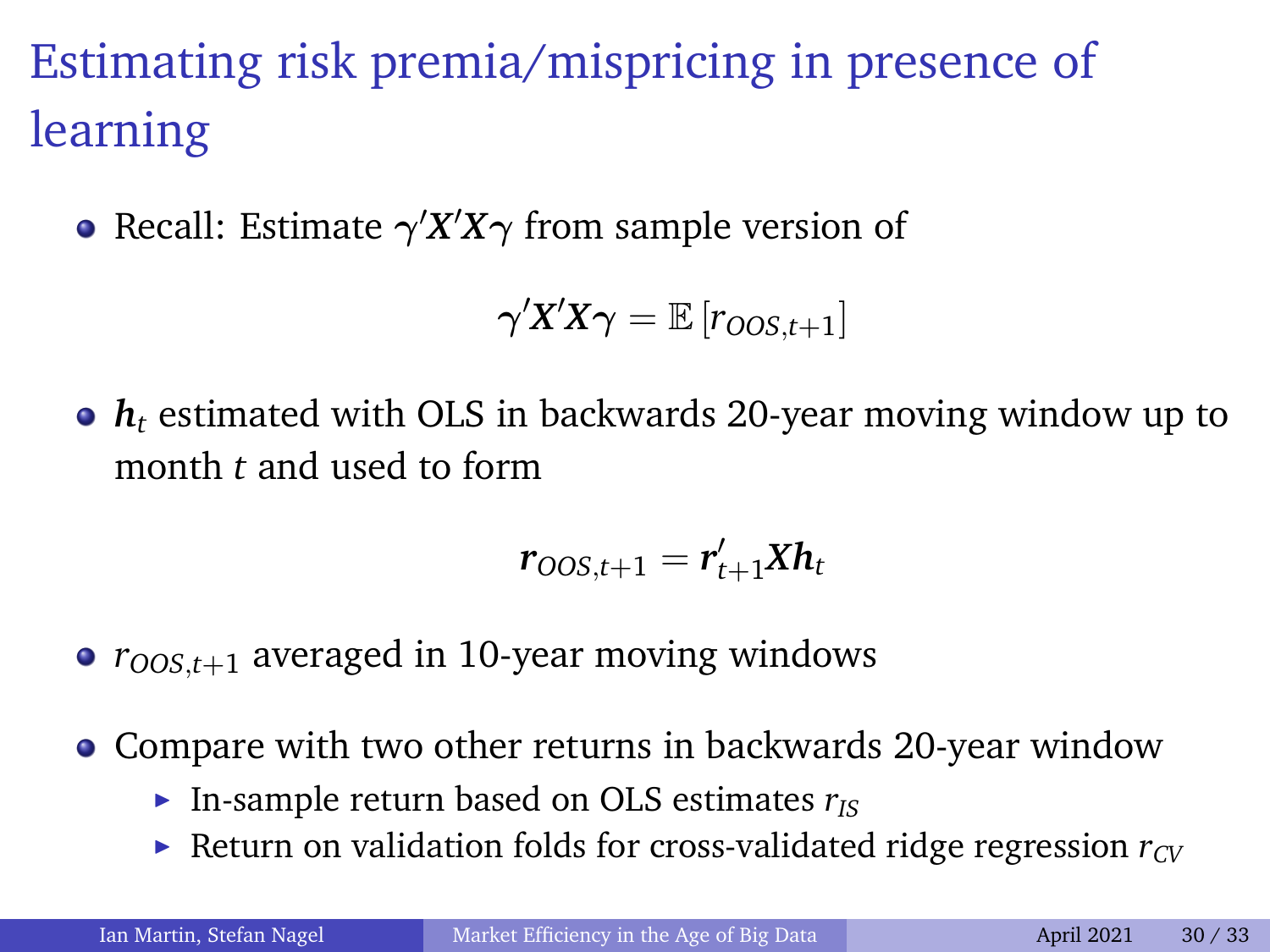# Estimating risk premia/mispricing in presence of learning

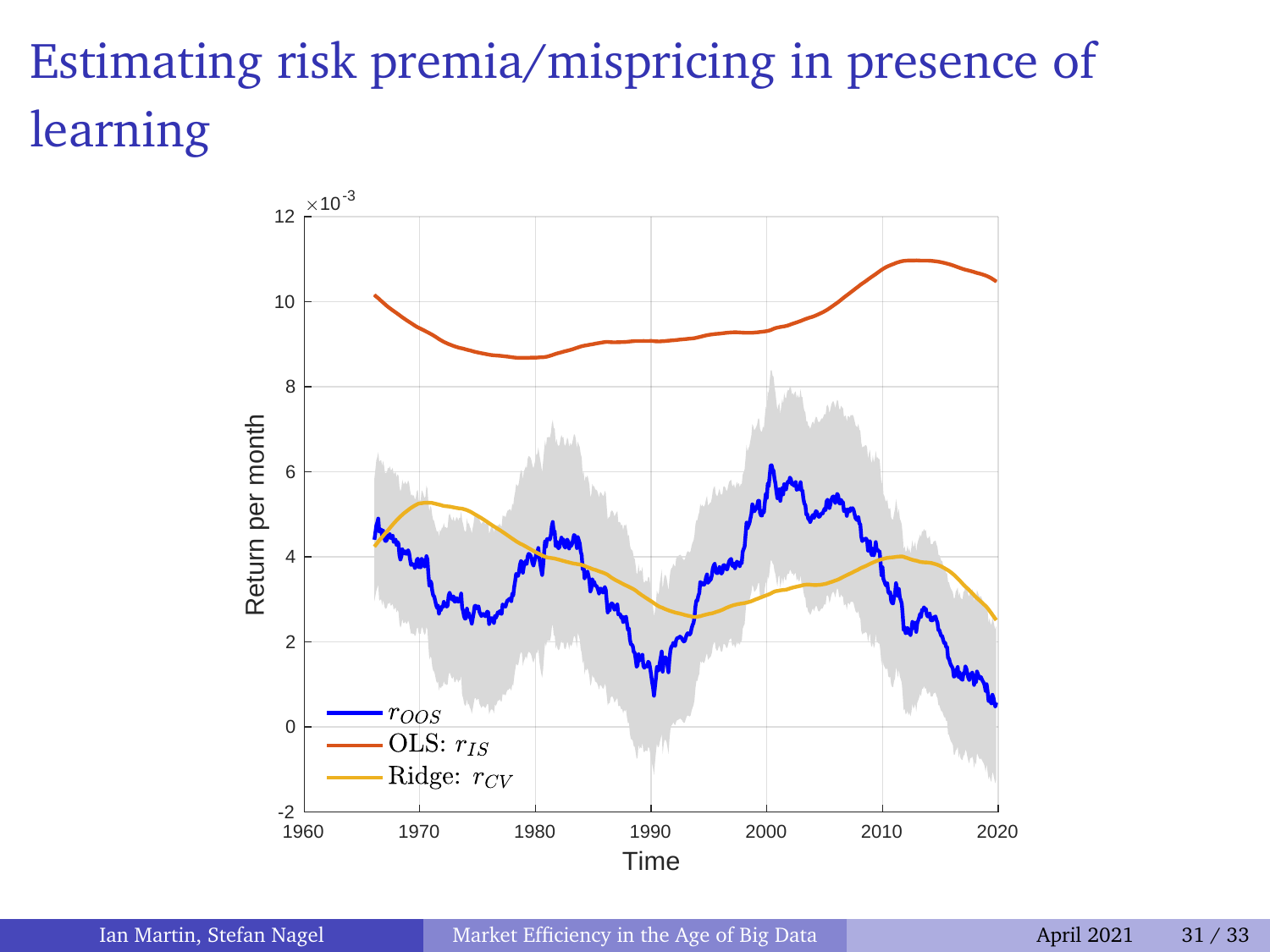### IS vs OOS returns

- In an RE model, expected IS and OOS portfolio returns would both equal  $\gamma^\prime X^\prime X \gamma$
- If investors learn, this is still true for the OOS portfolio return
- But the IS return is distorted by learning-induced components that are not predictable OOS
- Seems that the learning case is relevant
- IS predictability does not carry over to OOS predictability and hence does not reflect risk premia demanded by investors ex ante, or persistent belief distortions